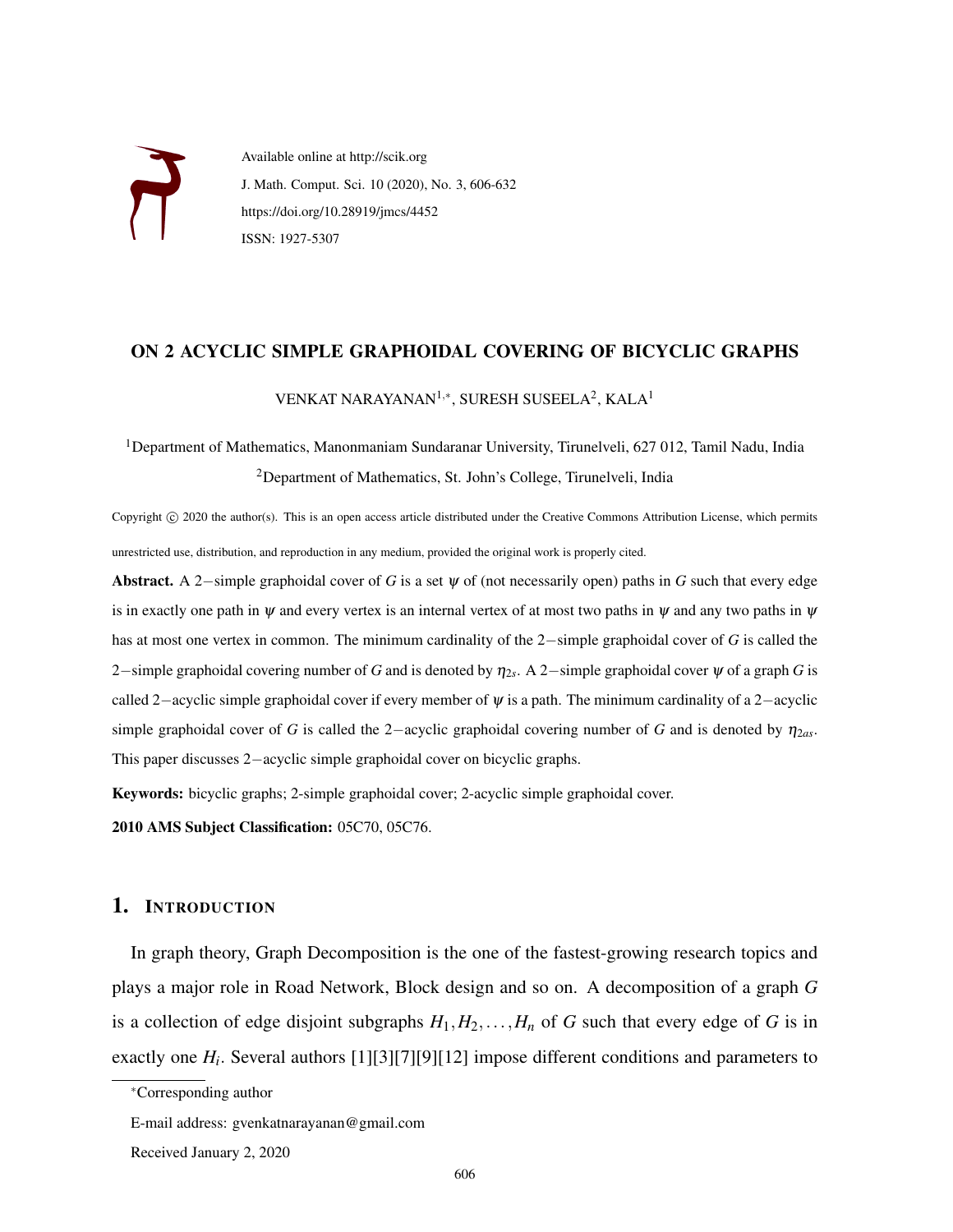find out different types of decomposition of the graphs. The above motivates the definition of Graphoidal covers.

## 2. PRELIMINARIES

All the graph  $G = (V, E)$  in this paper is a nontrivial, simple-connected, and undirected graphs. The number of elements of *V* is said to be the order of *G* is expressed by *p* and the number of elements in the *E* are said to be the size of *G* is expressed by *q*. For graph theoretic terminology, Harary [8] is referred. The vertices  $u_0$  and  $u_l$  are called external vertices of P and  $u_1, u_2, \ldots, u_{l-1}$  are internal vertices of *P*, where  $P = (u_0, u_1, u_2, \ldots, u_{l-1}, u_l)$  is a path or cycle in *G*. Two paths *P*<sup>1</sup> and *P*<sup>2</sup> are said to be internally disjoint if no vertex of *G* is an internal vertex of both *P*<sup>1</sup> and *P*2. The graphoidal cover introduced and discussed by Acharya and Sampath Kumar [1] [2]. 2−graphoidal path cover introduced by Nagarajan et.al [9]. 2−graphoidal cover extensively studied and discussed by Das and Singh [7]. The authors [12] discuss about 2−acyclic simple graphoidal cover and discusses 2−acyclic simple graphoidal covering on standard graph. In this paper, the authors determine the 2−acyclic simple graphoidal cover on bicyclic graphs.

**Definition 2.1** (1). A graphoidal cover of *G* is a set  $\psi$  of (not necessarily open) paths in *G* satisfying the following conditions.

- (i) Every path in  $\psi$  has at least two vertices.
- (ii) Every vertex of *G* is an internal vertex of at most one path in  $\psi$ .
- (iii) Every edge of *G* is in exactly one path in  $\psi$ .

The minimum cardinality of a graphoidal cover of *G* is called the graphoidal covering number of *G* and is denoted by  $\eta(G)$ .

Definition 2.2 (9). An 2−graphoidal cover of a graph *G* is a collection  $\psi$  of paths (not necessarily open) in *G* such that

- (i) Every path in  $\psi$  has at least two vertices.
- (ii) Every edge is exactly in one path  $\psi$ .
- (ii) Every vertex is an internal vertex of at most two paths in  $\psi$ .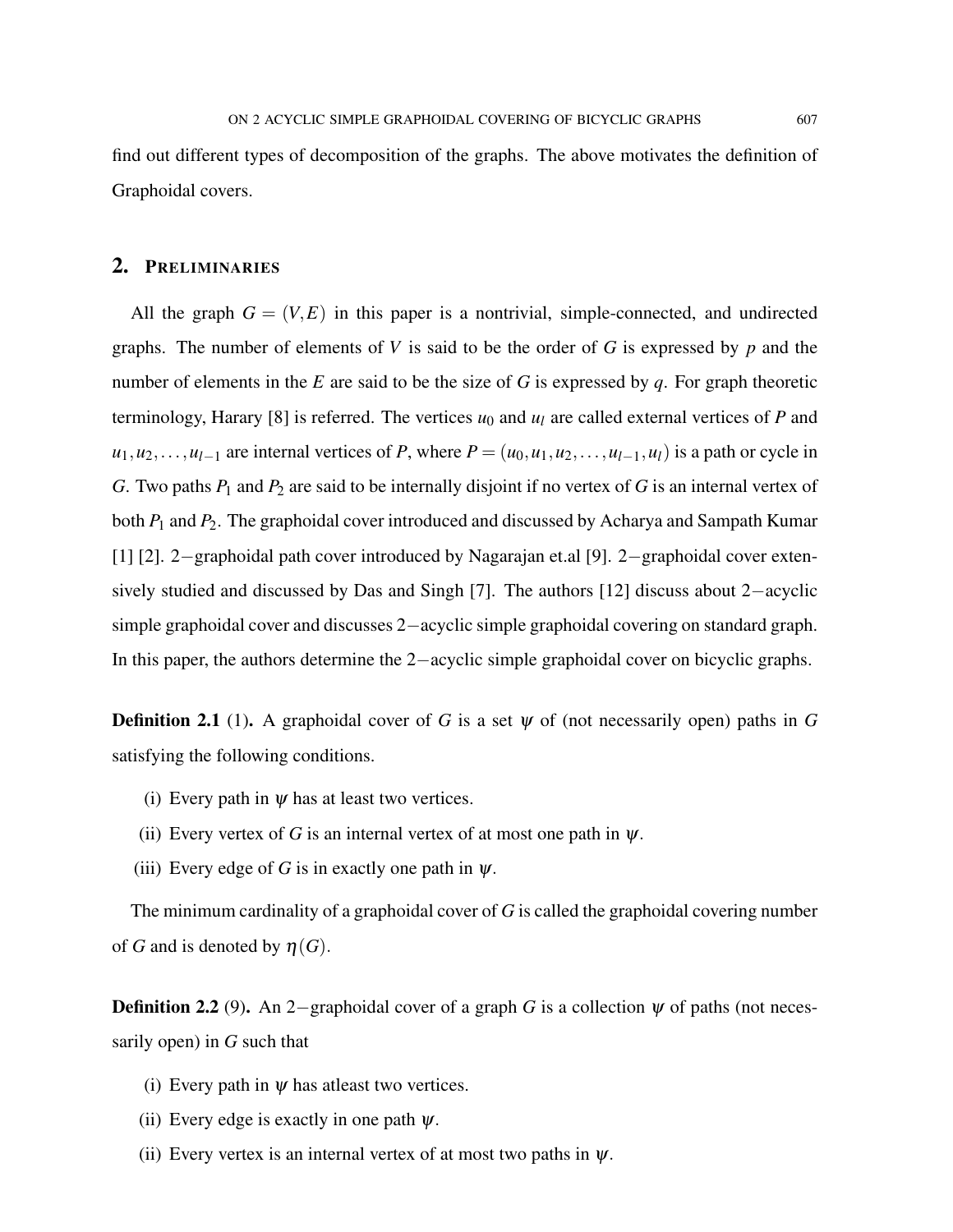The minimum cardinality of a 2−graphoidal cover of *G* is called the 2− graphoidal covering number of *G* and is denoted by  $\eta_2(G)$ .

Definition 2.3 (12). A 2−simple graphoidal cover of a graph *G* is a 2−graphoidal cover ψ of *G* such that any two paths in  $\psi$  have at most one vertex in common. The minimum cardinality of a 2−simple graphoidal cover of *G* is called the 2−simple graphoidal covering number of *G* and is denoted by  $\eta_{2s}(G)$ .

Definition 2.4 (12). A 2−acyclic simple graphoidal cover of *G* is said to be 2− simple graphoidal cover  $\psi$  of *G* such that every member  $\psi$  of *G* is a path. The minimum cardinality of a 2−acyclic simple graphoidal cover of *G* is called the 2−acylic simple graphoidal covering number of *G* and is denoted by  $\eta_{2as}(G)$ .

**Definition 2.5.** Let  $\psi$  be a collection of internally disjoint paths in *G*. A vertex  $\nu$  of *G* is said to be an interior vertex of  $\psi$  if it is an internal vertex of some path in  $\psi$ . Otherwise, it is said to be an exterior vertex.

Notations 2.6 (9). *Let* ψ *be a* 2−*acyclic simple graphoidal cover of G*. *The following notations are used in the theorems. Here i* $_{w}(P), t_{1}(\psi), t_{2}(\psi), t_{w}$  *denotes the number of internal vertices of the path P, the number of vertices appear as internal vertex exactly in one path* ψ *, the number of vertices appears as internal vertex exactly in two paths of* ψ *and the number of vertices are not internal in* ψ *respectively.*

*If* 2−*acyclic simple graphoidal cover*  $\psi$  *of G is minimum, then it is clear that*  $t_1(\psi)$ , $t_2(\psi)$ *should be maximum and t*( $\Psi$ ) *should be minimum. We define t<sub>i</sub> = max t<sub>i</sub>(* $\Psi$ *) (i = 1,2) where the maximum is taken over all* 2−*acyclic simple graphoidal covers of* ψ *of G and t* = *min t*<sup>ψ</sup> *where the minimum is taken over all* 2−*acyclic simple graphoidal cover* ψ *of G*.

**Theorem 2.7** (12). *For any*  $(p,q)$  *graph,*  $\eta_{2as}(G) = q - p - t_2 + t$ .

Corollary 2.8 (12). *There exists a* 2−*acyclic simple graphoidal cover* ψ *of G in which every vertex is internal vertex in exactly* 2 *paths in*  $\psi$  *of G if and only if*  $\eta_{2as}(G) = q - 2p$ .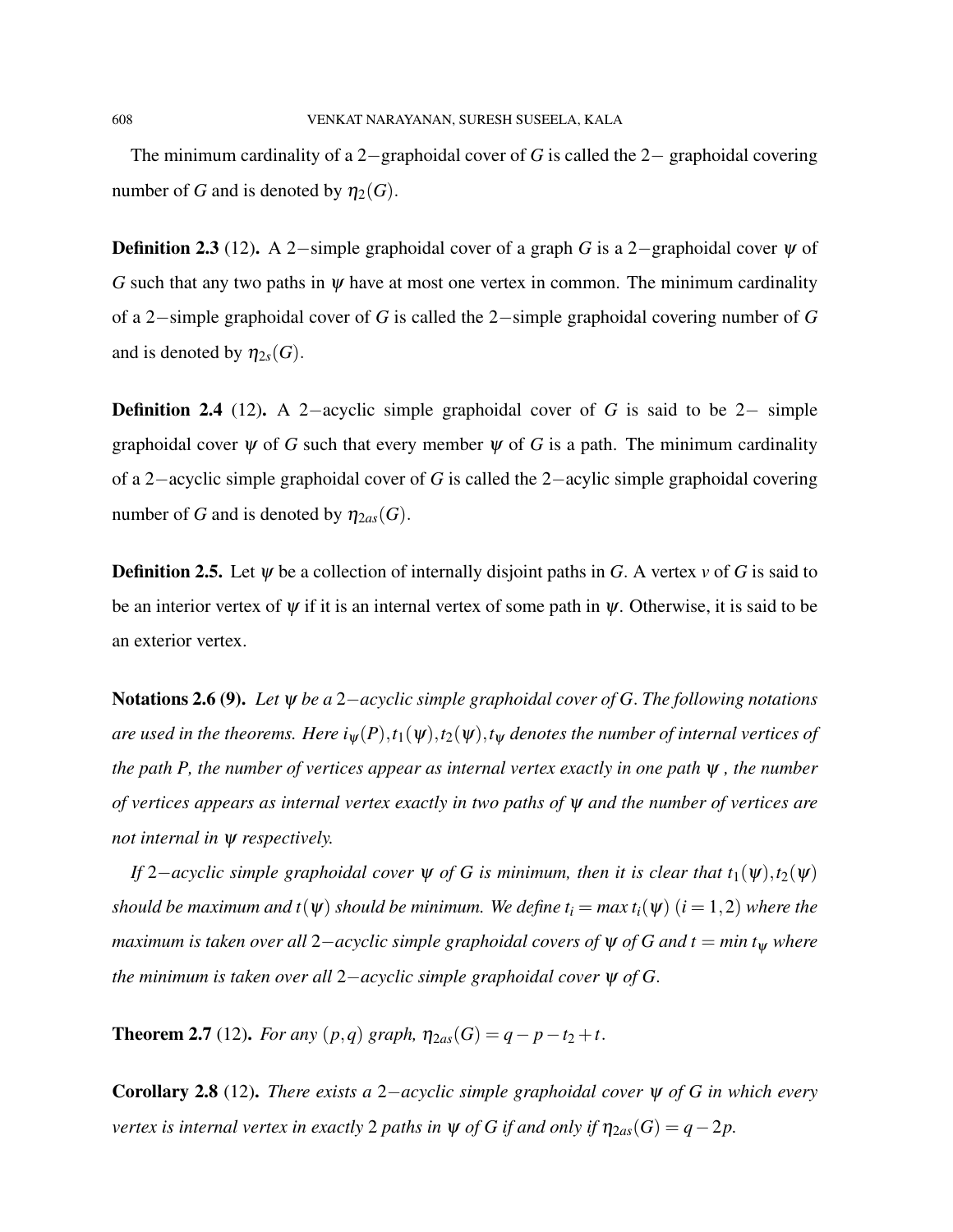Theorem 2.9 (12). *Let G be a unicycle graph with n pendent vertices. Let C be the unique cycle on G. Let l be the number of vertices of degree greater than 2 on C. Then*

$$
\eta_{2as}(G) = \begin{cases}\n3 & \text{if } l=0 \\
(n+1) - m & \text{if } l=2 \\
(n+2) - m & \text{if } l=l \\
n - m & \text{otherwise}\n\end{cases}
$$

*where m is the total number of vertices of degree*  $\geq$  4 *on G.* 

**Definition 2.10** (6). A connected  $(p, p+1)$  – graph *G* is called a Bicyclic graph.

Definition 2.11 (6). A one-point union of two cycles is a simple graph obtained from two cycles, say  $C_l$  and  $C_m$  where  $l, m \geq 3$ , by identifying one and the same vertex from both cycles. Without loss of generality, we assume  $C_l = (u_0, u_1, \dots, u_{l-1}, u_0)$  and  $C_m = (u_0, u_l, u_{l+1}, \dots, u_{m+l-2}, u_0)$ . This graph is denoted by  $U(l : m)$ .

Definition 2.12 (6). A long dumbbell graph is a simple graph obtained by joining two cycles *C<sup>l</sup>* and  $C_m$  where  $l, m \geq 3$ , with a path of length  $i, i \geq 1$ . Without loss of generality, we may assume  $C_l = (u_0, u_1, \ldots, u_{l-1}, u_0), P_i = (u_{l-1}, u_l, \ldots, u_{l+i-1})$  and  $C_m = (u_{l+i-1}, u_{l+i}, \ldots, u_{l+m+i-2},$  $u_{l+i-1}$ ). This graph is denoted by  $D(l : m : i)$ .

## 3. MAIN RESULTS

Theorem 3.1. *Let G be a bicyclic graph with n pendant vertices. Also let U*(*l* : *m*) *be the unique bicycle in G and let l be the number of vertices of degree greater than* 2 *on C . Then*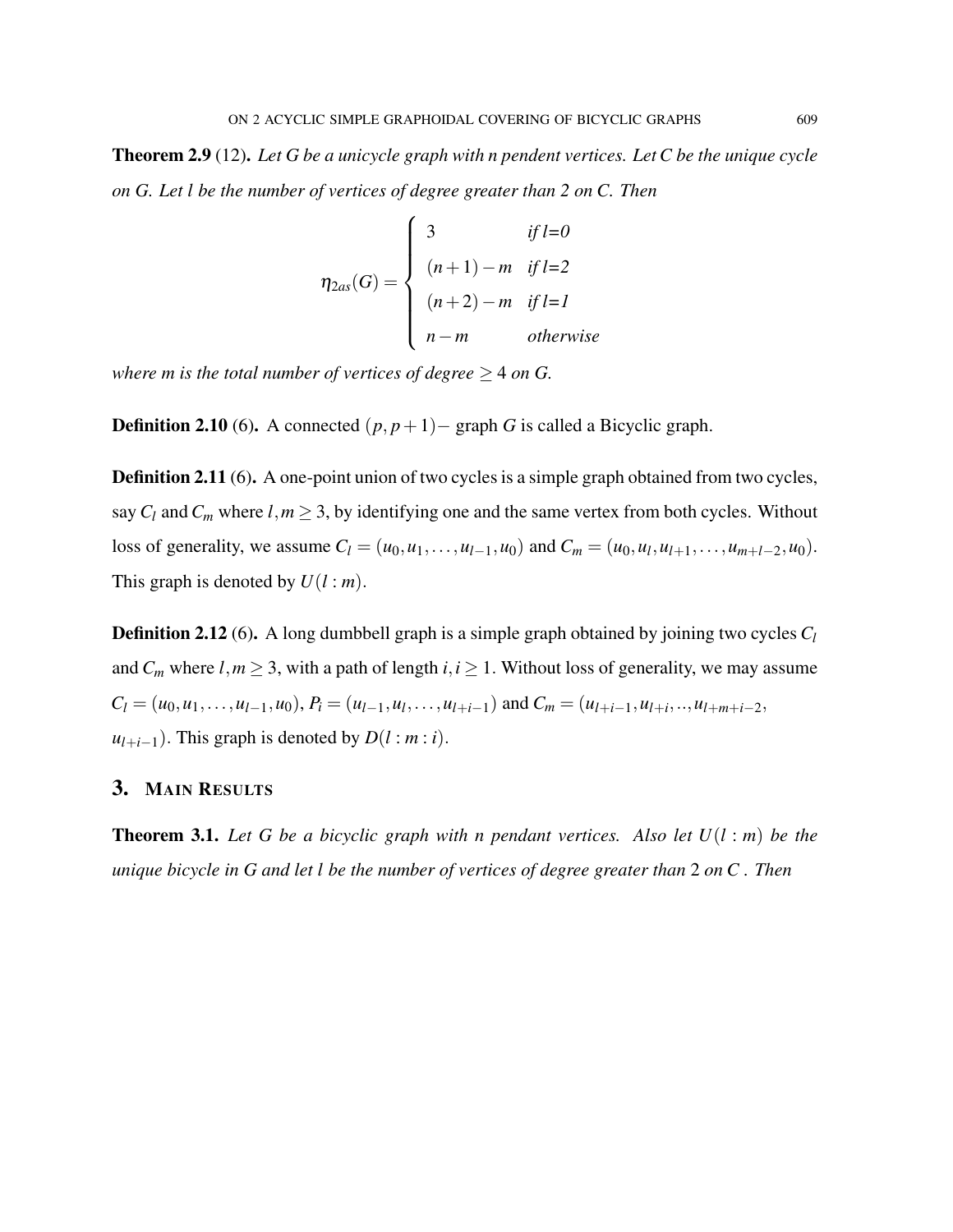$$
f \circ U(l:m)
$$
\n
$$
(n+5) - m \quad \text{if } (l = 1 \text{ and } deg(u_0) \ge 5)
$$
\n
$$
(n+4) - m \quad \text{if } (l = 2 \text{ and } deg(u_0) \ge 4, deg(v) \ge 3)
$$
\n
$$
if (l = 3 \text{ and } deg(u_0) \ge 4, deg(v) \ge 3, deg(u) \ge 3)
$$
\n
$$
or (l = 4 \text{ and } deg(u_0) \ge 4, deg(u) \ge 3, deg(v) \ge 3)
$$
\n
$$
or (l = 4 \text{ and } deg(u_0) \ge 4, deg(u) \ge 3, deg(v) \ge 3)
$$
\n
$$
a, deg(u) \ge 3, a, v, w \in C_l) \quad \text{or } (l \ge 5 \text{ and } deg(u_0) \ge 3, u, v, w, x \in C_l)
$$
\n
$$
if (l = 4 \text{ and } deg(u_0) \ge 4, deg(u) \ge 3, deg(v) \ge 3)
$$
\n
$$
a, deg(w) \ge 3, u, v \in C_l, w \in C_m) \quad \text{or } (l \ge 5 \text{ and } deg(u_0) \ge 4, deg(u) \ge 3, deg(v) \ge 3)
$$
\n
$$
a, deg(u) \ge 4, deg(u) \ge 3, deg(v) \ge 3, deg(w) \ge 3)
$$
\n
$$
a, deg(x) \ge 3, u, v, w \in C_l, x \in C_m)
$$
\n
$$
(n+1) - m \quad \text{otherwise}
$$

*Proof.* Let  $C_l = (u_0, u_1, \ldots, u_{l-1}, u_0)$  and  $C_m = (u_0, u_l, \ldots, u_{l+m-2}, u_0)$  be two cycles sharing a common vertex say  $u_0$  with  $q = p + 1$ .

**Case 1.** Suppose  $G = U(l : m)$ 

Let  $P_1 = (u_2, u_3, ..., u_0, u_l, ..., u_{l+m-5}), P_2 = (u_{l+m-5}, u_{l+m-4}), P_3 = (u_{l+m-4}, u_{l+m-3}, u_{l+m-2},$  $u_0, u_1$ ,*P*<sub>4</sub> = ( $u_1, u_2$ ) is a minimum 2–acyclic simple graphoidal cover of *G* so that  $\eta_{2as}(G) = 4$ . **Case 2.** When  $l = 1$  and  $deg(u_0) \ge 5$ 

Let  $P = (w, x)$ , where *P* be a path on  $U(l : m)$  and  $w, x \in C_m$ . Take  $G_1 = G - P$  is a unicyclic graph with  $(n+2)$  pendent vertices and *m* vertices is of degree  $\geq 4$  with  $l = 1$ . Hence by theorem 2.9,  $\eta_{2as}(G_1) = (n+2) + 2 - m = (n+4) - m$ . Let  $\psi_1$  be the minimum 2-acyclic simple graphoidal cover of  $G_1$ . Then  $\psi = \psi_1 \cup \{P\}$  is a minimum 2–acyclic simple graphoidal cover of *G*, hence  $\eta_{2as}(G) \leq (n+5) - m$ . For any 2-acyclic simple graphoidal cover of *G*,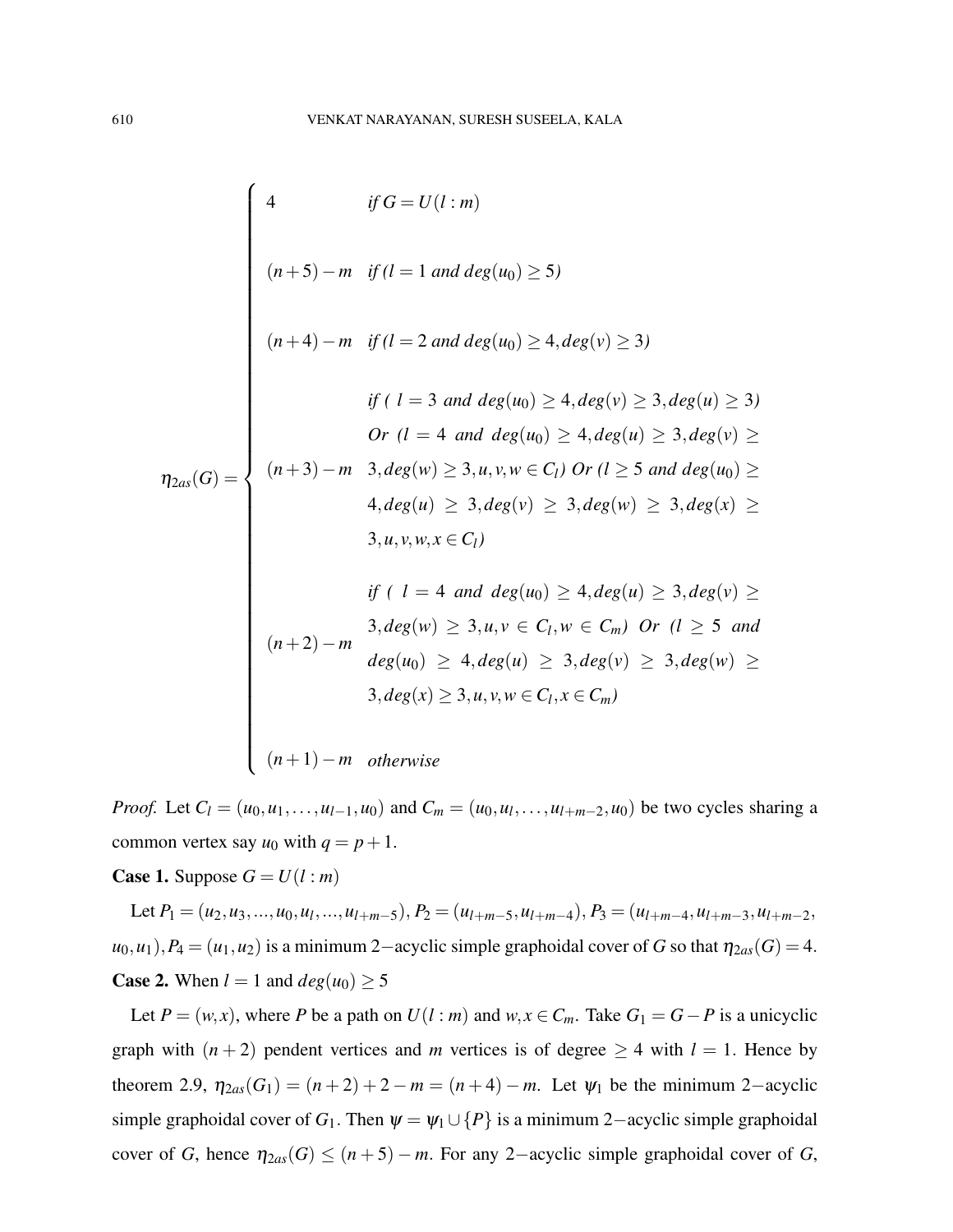*n* pendent vertices and atleast four vertices in *U*(*l* : *m*) are external and atmost *m* vertices are internal twice. Therefore  $t_{\psi} \ge (n+4), t_2(\psi) \le m$ . Hence  $t \ge (n+4), t_2 \le m$  so that  $\eta_{2as}(G) =$ 

$$
q-p-t_2+t=(p+1)-p-m+(n+4)\geq (n+5)-m.
$$
 Thus  $\eta_{2as}(G)=(n+5)-m.$ 

**Case 3.** When  $l = 2$  and let  $u_0, v$  be the two vertices is of degree greater than two on  $U(l : m)$ and  $deg(u_0) \geq 4, deg(v) \geq 3, v \in C_l$ 

Take  $G_1 = G - P$  where  $P = (w, x)$  be a path on  $U(l : m)$  and  $w, x \in C_m$ . It is clear that *G*<sub>1</sub> is a unicyclic graph with  $(n+2)$  pendent vertices and *m* vertices is of degree  $\geq 4$  with *l* = 2. By theorem 2.9,  $\eta_{2as}(G_1) = (n+2)+1-m = (n+3)-m$ . Let  $\psi_1$  be the minimum 2−acyclic simple graphoidal cover of  $G_1$ . Then  $\psi = \psi_1 \cup \{P\}$  is a minimum 2−acyclic simple graphoidal cover of *G*, hence  $\eta_{2as}(G) \leq (n+4) - m$ . For any 2-acyclic simple graphoidal cover of *G*, *n* pendent vertices and atleast three vertices in  $U(l : m)$  are external and atmost *m* vertices are internal twice. Therefore  $t_{\psi} \ge (n+3), t_2(\psi) \le m$ . Hence  $t \ge (n+3), t_2 \le m$  so that  $\eta_{2as}(G) = q - p - t_2 + t = (p+1) - p - m + (n+3) \ge (n+4) - m$ . Thus  $\eta_{2as}(G) = (n+4) - m$ . **Case 4.** When  $l = 3$  and let  $u_0, u, v$  be the vertices is of degree greater than two on  $U(l : m)$  and  $deg(u_0) \geq 4, deg(u) \geq 3, deg(v) \geq 3$ . Then there are two subcases.

**Subcase 4.1.** Suppose 
$$
u, v \in C_l
$$

Take  $G_1 = G - P$  where  $P = (x, y)$  be a path on  $U(l : m)$  and  $x, y \in C_m$ . It is clear that *G*<sub>1</sub> is a unicyclic graph with  $(n+2)$  pendent vertices and *m* vertices is of degree  $\geq 4$  with  $l = 3$ . By theorem 2.9,  $\eta_{2as}(G_1) = (n+2) - m$ . Let  $\psi_1$  be the minimum 2–acyclic simple graphoidal cover of  $G_1$ . Then  $\psi = \psi_1 \cup \{P\}$  is a minimum 2–acyclic simple graphoidal cover of *G*, hence  $\eta_{2as}(G) \leq (n+3)-m$ . For any 2-acyclic simple graphoidal cover of *G*, *n* pendent vertices and atleast two vertices in *U*(*l* : *m*) are external and atmost *m* vertices are internal twice. Therefore  $t_{\psi} \ge (n+2), t_2(\psi) \le m$ . Hence  $t \ge (n+2), t_2 \le m$  so that  $\eta_{2as}(G) = q - p - t_2 + t =$  $(p+1)-p-m+(n+2)$  ≥  $(n+3)-m$ . Thus  $\eta_{2as}(G) = (n+3)-m$ .

Subcase 4.2. Suppose  $u \in C_l$ ,  $v \in C_m$ , then there are two subcases.

**Subcase 4.2.1.** Suppose  $deg(v) = 3$  (Or)  $deg(v) \ge 5$ 

Take  $G_1 = G - P$  where  $P = (v, x)$  be a path on  $U(l : m)$  and  $x \in C_m$ . It is clear that  $G_1$  is a unicyclic graph with  $(n+1)$  pendent vertices and *m* vertices is of degree  $\geq 4$  with  $l = 2$ . By theorem 2.9,  $\eta_{2as}(G_1) = (n+2) - m$ . Let  $\psi_1$  be the minimum 2-acyclic simple graphoidal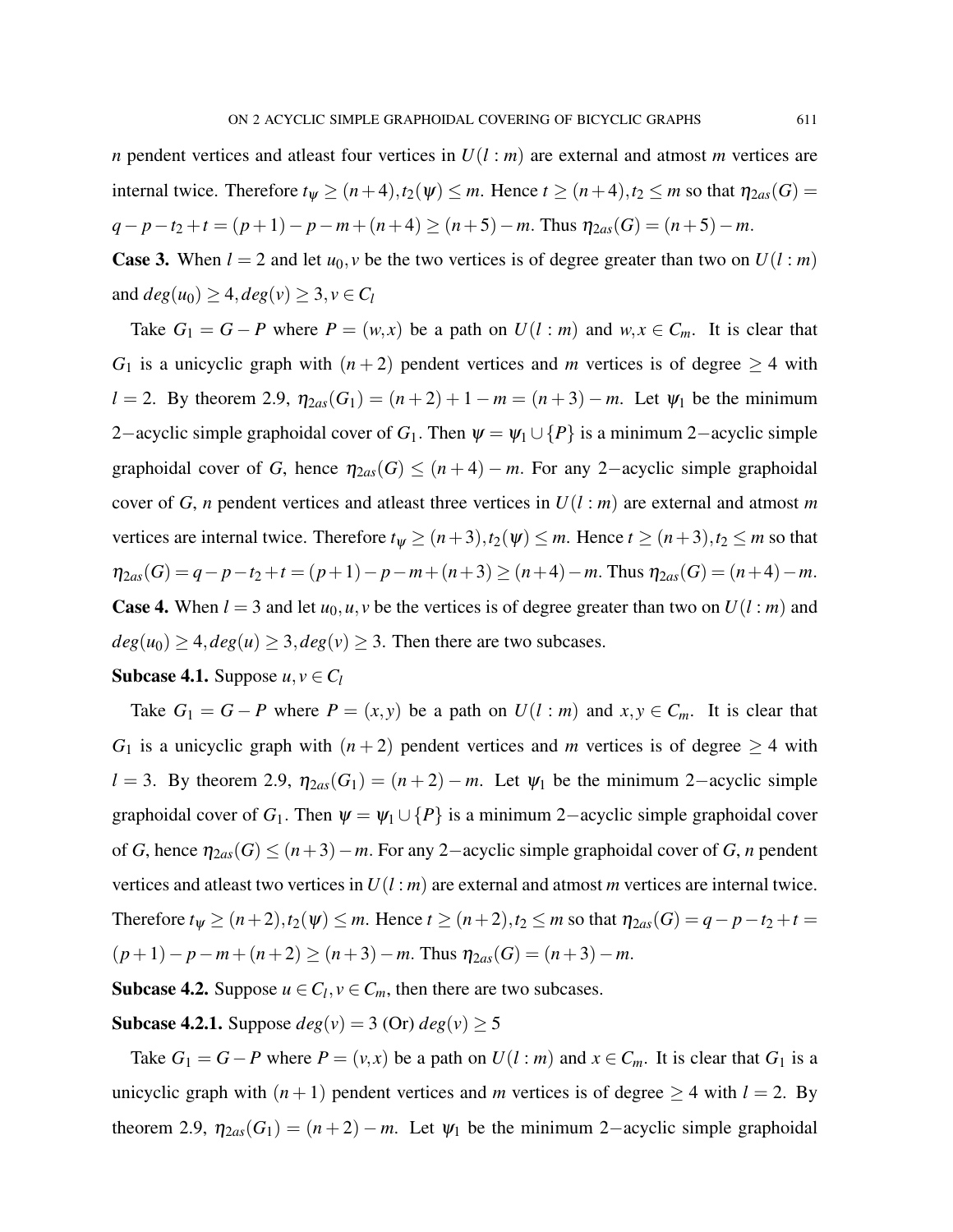cover of *G*<sub>1</sub>. Then  $\psi = \psi_1 \cup \{P\}$  is a minimum 2–acyclic simple graphoidal cover of *G*, hence η2*as*(*G*) ≤ (*n*+3)−*m*. For any 2−acyclic simple graphoidal cover of *G*, *n* pendent vertices and atleast two vertices in *U*(*l* : *m*) are external and atmost *m* vertices are internal twice. Therefore  $t_{\psi} \geq (n+2), t_2(\psi) \leq m$ . Hence  $t \geq (n+2), t_2 \leq m$  so that  $\eta_{2as}(G) = q - p - t_2 + t = (p+1)$  $p - m + (n+2) \ge (n+3) - m$ . Thus  $\eta_{2as}(G) = (n+3) - m$ .

#### **Subcase 4.2.2.** Suppose  $deg(v) = 4$

Take  $G_1 = G - P$  where  $P = (v, x)$  be a path on  $U(l : m)$  and  $x \in C_m$ . It is clear that  $G_1$ is a unicyclic graph with  $(n+1)$  pendent vertices and  $(m-1)$  vertices is of degree  $\geq 4$  with *l* = 2. By theorem 2.9,  $\eta_{2as}(G_1) = (n+1)+1-(m-1) = (n+3)-m$ . Let  $\psi_1$  be the minimum 2−acyclic simple graphoidal cover of *G*1. Let *P*<sup>1</sup> be a path in ψ<sup>1</sup> in which *v* is an external. Then  $\psi = (\psi_1 - P_1) \cup \{P_1P\}$  is a 2-acyclic simple graphoidal cover of *G*, hence  $\eta_{2as}(G) \leq$  $((n+3)-m)-1+1 = (n+3)-m$ . For any 2-acyclic simple graphoidal cover of *G*, *n* pendent vertices and atleast two vertices in *U*(*l* : *m*) are external and atmost *m* vertices are internal twice. Therefore  $t_{\psi} \ge (n+2), t_2(\psi) \le m$ . Hence  $t \ge (n+2), t_2 \le m$  so that  $\eta_{2as}(G) = q - p - t_2 + t =$  $(p+1)-p-m+(n+2)$  ≥  $(n+3)-m$ . Thus  $\eta_{2as}(G) = (n+3)-m$ .

**Case 5.** Suppose  $l = 4$  and let  $u_0, u, v, w$  be the vertices is of degree greater than two on  $U(l : m)$ and  $deg(u_0) \geq 4, deg(u) \geq 3, deg(v) \geq 3, deg(w) \geq 3$ , then there are two subcases.

**Subcase 5.1.** Suppose 
$$
u, v, w \in C_l
$$

Take  $G_1 = G - P$ , where  $P = (y, z)$  be a path on  $U(l : m)$  and  $y, z \in C_m$ . It is clear that *G*<sub>1</sub> is a unicyclic graph with  $(n+2)$  pendent vertices and *m* vertices is of degree  $\geq 4$  with *l* = 3. By theorem 2.9,  $\eta_{2as}(G_1) = (n+2) - m$ . Let  $\psi_1$  be the minimum 2−acyclic simple graphoidal cover of  $G_1$ . Then  $\psi = \psi_1 \cup \{P\}$  is a 2-acyclic simple graphoidal cover of *G*, hence  $\eta_{2as}(G) \leq (n+3) - m$ . For any 2-acyclic simple graphoidal cover of *G*, *n* pendent vertices and atleast two vertices in *U*(*l* : *m*) are external and atmost *m* vertices are internal twice. Therefore  $t_{\psi} \ge (n+2), t_2(\psi) \le m$ . Hence  $t \ge (n+2), t_2 \le m$  so that  $\eta_{2as}(G) = q - p - t_2 + t =$  $(p+1)-p-m+(n+2)$  ≥  $(n+3)-m$ . Thus  $\eta_{2as}(G) = (n+3)-m$ .

**Subcase 5.2.** Suppose  $u, v \in C_l$  and  $w \in C_m$ , then there are two subcases.

**Subcase 5.2.1.** Suppose  $deg(w) = 3$  (Or)  $deg(w) \ge 5$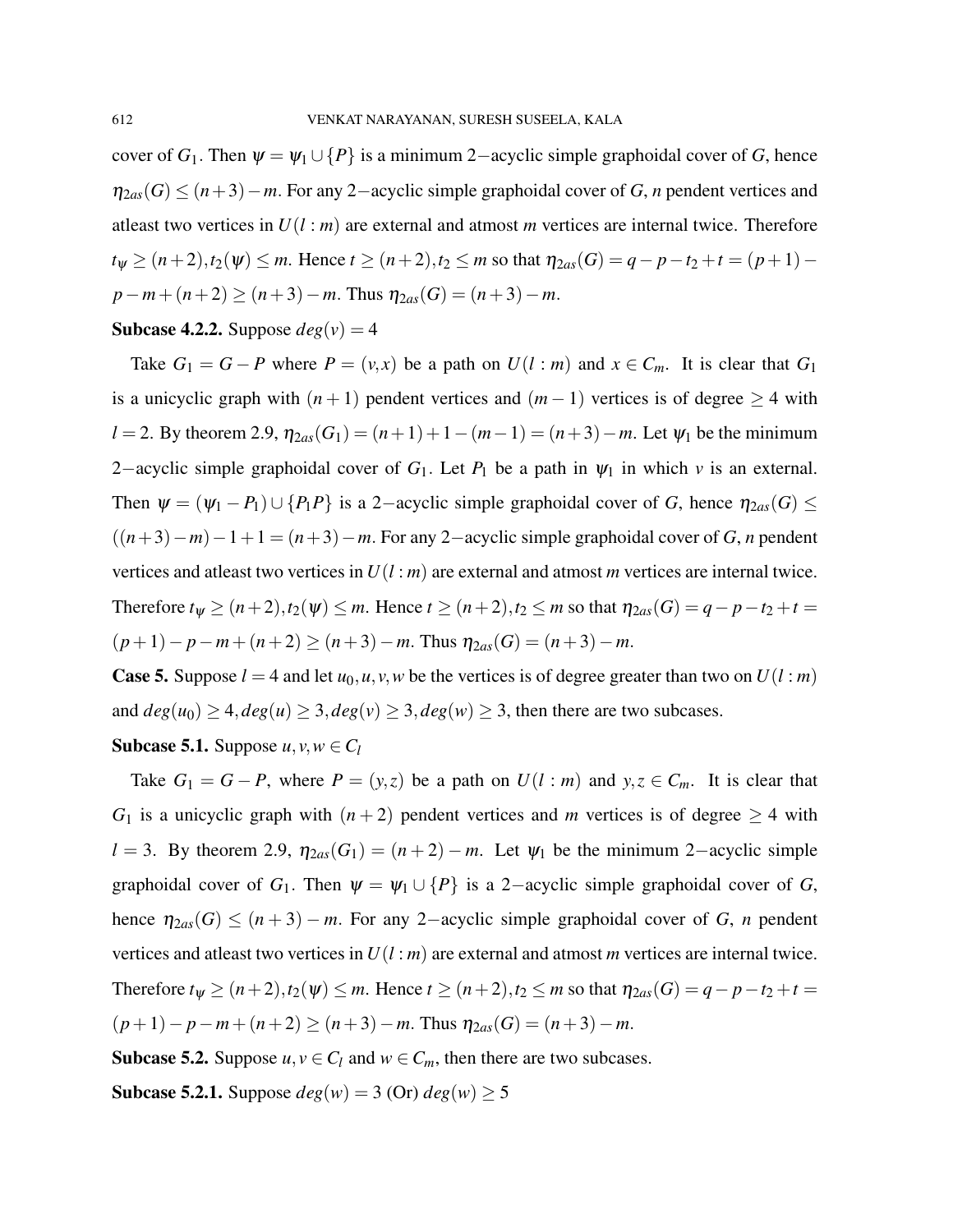Take  $G_1 = G - P$ , where  $P = (w, y)$  be a path on  $U(l : m)$  and  $y \in C_m$ . It is clear that  $G_1$  is a unicyclic graph with  $(n+1)$  pendent vertices and *m* vertices is of degree  $\geq 4$  with  $l = 3$ . By theorem 2.9,  $\eta_{2as}(G_1) = (n+1) - m$ . Let  $\psi_1$  be the minimum 2-acyclic simple graphoidal cover of *G*<sub>1</sub>. Then  $\psi = \psi_1 \cup \{P\}$  is a 2-acyclic simple graphoidal cover of *G*, hence  $\eta_{2as}(G) \le$ (*n* + 2) − *m*. For any 2−acyclic simple graphoidal cover of *G*, *n* pendent vertices and atleast one vertex in  $U(l : m)$  are external and atmost *m* vertices are internal twice. Therefore  $t_{\psi} \ge$  $(n+1), t_2(\psi)$  ≤ *m*. Hence  $t \ge (n+2), t_2 \le m$  so that  $\eta_{2as}(G) = q - p - t_2 + t = (p+1) - p$  $m + (n+1) \ge (n+2) - m$ . Thus  $\eta_{2as}(G) = (n+2) - m$ .

#### **Subcase 5.2.2.** Suppose  $deg(w) = 4$

Take  $G_1 = G - P$ , where  $P = (w, y)$  be a path on  $U(l : m)$  and  $y \in C_m$ . It is clear that  $G_1$ is a unicyclic graph with  $(n+1)$  pendent vertices and  $(m-1)$  vertices is of degree  $\geq 4$  with *l* = 3. By theorem 2.9,  $\eta_{2as}(G_1) = (n+1) - (m-1) = (n+2) - m$ . Let  $\psi_1$  be the minimum 2−acyclic simple graphoidal cover of  $G_1$ . Let  $P_1$  be a path in  $\psi_1$  in which x is an external vertex. Then  $\psi = (\psi_1 - P_1) \cup \{P_1P\}$  is a 2-acyclic simple graphoidal cover of *G*, hence  $\eta_{2as}(G) \leq$  $((n+2)-m)-1+1 = (n+2)-m$ . For any 2-acyclic simple graphoidal cover of *G*, *n* pendent vertices and atleast one vertex in *U*(*l* : *m*) are external and atmost *m* vertices are internal twice. Therefore  $t_{\psi} \ge (n+1), t_2(\psi) \le m$ . Hence  $t \ge (n+2), t_2 \le m$  so that  $\eta_{2as}(G) = q - p - t_2 + t =$  $(p+1)-p-m+(n+1)$  ≥  $(n+2)-m$ . Thus  $η_{2as}(G) = (n+2)-m$ .

**Case 6.** When  $l \ge 5$  and let  $u_0, u, v, w, x$  be the vertices is of degree greater than two on  $U(l : m)$ and Suppose  $deg(u_0) \geq 4$ ,  $deg(u) \geq 3$ ,  $deg(v) \geq 3$ ,  $deg(w) \geq 3$ ,  $deg(x) \geq 3$ , then there are three subcases.

#### Subcase 6.1. Suppose  $u, v, w, x \in C_l$

Take  $G_1 = G - P$ , where  $P = (y, z)$  be a path on  $U(l : m)$  and  $y, z \in C_m$ . It is clear that *G*<sub>1</sub> is a unicyclic graph with  $(n+2)$  pendent vertices and *m* vertices is of degree  $\geq 4$  with *l* ≥ 5. By theorem 2.9,  $\eta_{2as}(G_1) = (n+2) - m$ . Let  $\psi_1$  be the minimum 2–acyclic simple graphoidal cover of  $G_1$ . Then  $\psi = \psi_1 \cup \{P\}$  is a 2-acyclic simple graphoidal cover of *G*, hence  $\eta_{2as}(G) \leq (n+3) - m$ . For any 2-acyclic simple graphoidal cover of *G*, *n* pendent vertices and at least two vertices in  $U(l : m)$  are external and atmost *m* vertices are internal twice. Therefore  $t_{\psi} \geq (n+2), t_2(\psi) \leq m$ . Hence  $t \geq (n+2), t_2 \leq m$  so that  $\eta_{2as}(G) = q - p - t_2 + t =$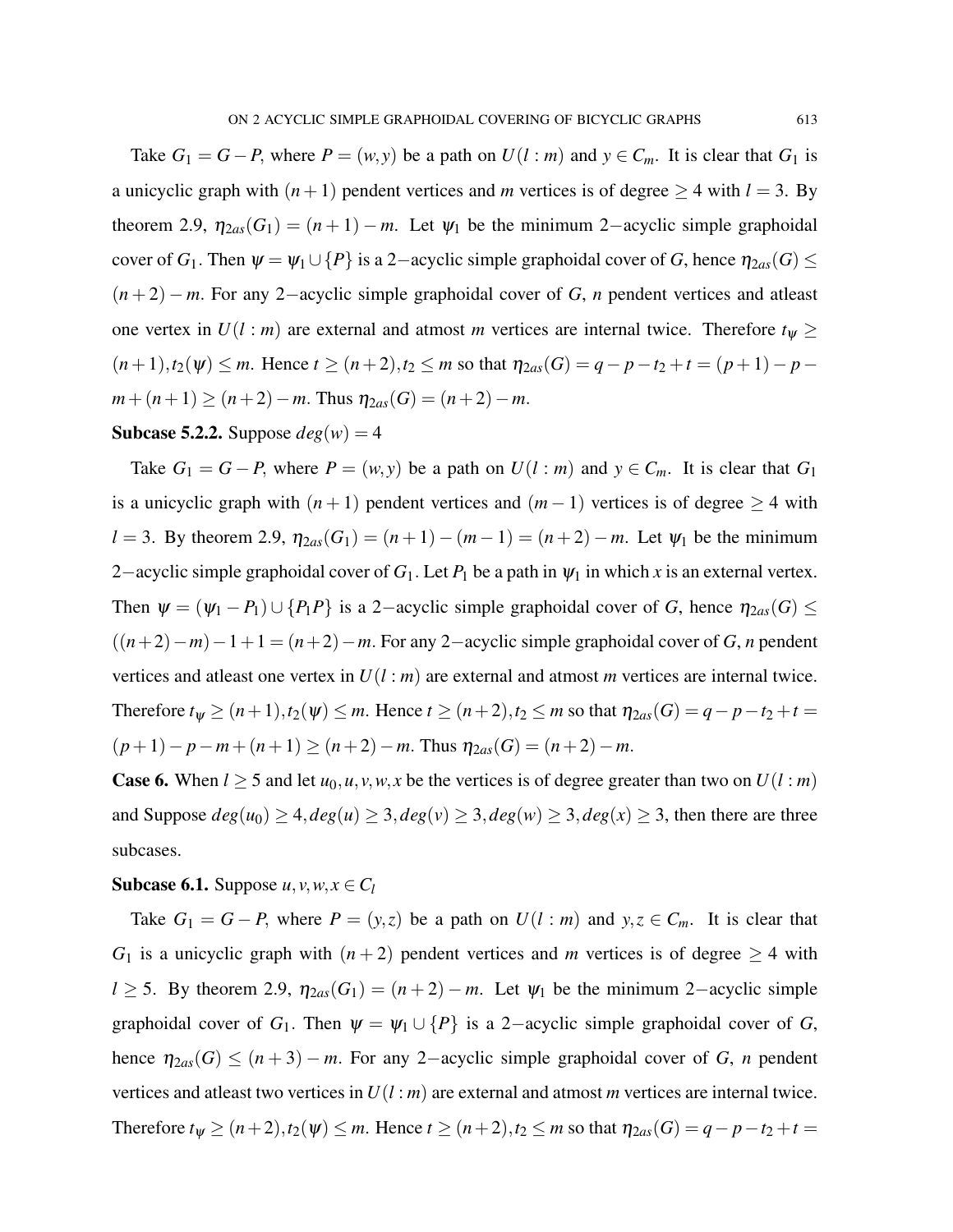$(p+1)-p-m+(n+2)$  ≥  $(n+3)-m$ . Thus  $\eta_{2as}(G) = (n+3)-m$ .

Subcase 6.2. When  $u, v, w \in C_l$  and  $x \in C_m$  and let  $P = (x, y)$  be a path in  $U(l : m)$  and  $y \in C_m$ . Then there are two subcases.

#### **Subcase 6.2.1.** Suppose  $deg(x) = 3$  (Or)  $deg(x) \ge 5$

Take *G*<sup>1</sup> = *G*−*P*, is a unicyclic graph with (*n*+1) pendent vertices and *m* vertices is of degree  $≥$  4 with *l* ≥ 4. By theorem 2.9,  $η_{2as}(G_1) = (n+1) - m$ . Let  $ψ_1$  be the minimum 2-acyclic simple graphoidal cover of  $G_1$ . Then  $\psi = \psi_1 \cup \{P\}$  is a 2-acyclic simple graphoidal cover of *G*, hence  $\eta_{2as}(G) \leq (n+2) - m$ . For any 2-acyclic simple graphoidal cover of *G*, *n* pendent vertices and atleast one vertex in *U*(*l* : *m*) are external and atmost *m* vertices are internal twice. Therefore  $t_{\psi} \geq (n+1), t_2(\psi) \leq m$ . Hence  $t \geq (n+1), t_2 \leq m$  so that  $\eta_{2as}(G) = q - p - t_2 + t =$  $(p+1)-p-m+(n+1)$  ≥  $(n+2)-m$ . Thus  $\eta_{2as}(G) = (n+2)-m$ .

## **Subcase 6.2.2.** Suppose  $deg(x) = 4$

Take  $G_1 = G - P$  is a unicyclic graph with  $(n+1)$  pendent vertices and  $(m-1)$  vertices is of degree ≥ 4 with  $l$  ≥ 4. By theorem 2.9,  $\eta_{2as}(G_1) = (n+1) - (m-1) = (n+2) - m$ . Let  $\psi_1$ be the minimum 2–acyclic simple graphoidal cover of  $G_1$ . Let  $P_1$  be a path in  $\psi_1$  in which x is an external vertex. Then  $\psi = (\psi_1 - P_1) \cup \{P_1 \cup P\}$  is a 2-acyclic simple graphoidal cover of *G*, hence  $\eta_{2as}(G)$  ≤ ((*n*+2)−*m*)−1+1 = (*n*+2)−*m*. For any 2-acyclic simple graphoidal cover of *G*, *n* pendent vertices and atleast one vertex in  $U(l : m)$  are external and atmost *m* vertices are internal twice. Therefore  $t_{\psi} \ge (n+1), t_2(\psi) \le m$ . Hence  $t \ge (n+1), t_2 \le m$  so that  $\eta_{2as}(G) = q - p - t_2 + t = (p+1) - p - m + (n+1) \ge (n+2) - m$ . Thus  $\eta_{2as}(G) = (n+2) - m$ . **Subcase 6.3.** Suppose  $u, v \in C_l$  and  $w, x \in C_m$  and let  $P = (w, x)$  be a path in  $U(l : m)$ . Then there are three subcases.

**Subcase 6.3.1.** When  $deg(w) = deg(x) = 3$  (Or) 5) (Or)  $deg(w) = 3$  and  $deg(x) \ge 5$ ) (Or)  $(deg(w) \geq 5 \text{ and } deg(x) \geq 5)$ 

Take  $G_1 = G - P$  is a unicyclic graph with *n* pendent vertices and *m* vertices is of degree  $≥$  4 with *l* = 3. By theorem 2.9,  $η<sub>2*a*s</sub>(*G*<sub>1</sub>) = *n* − *m*$ . Let  $ψ<sub>1</sub>$  be the minimum 2–acyclic simple graphoidal cover of  $G_1$ . Then  $\psi = \psi_1 \cup \{P\}$  is a 2-acyclic simple graphoidal cover of  $G$ , hence  $\eta_{2as}(G) \leq (n+1) - m$ . For any 2-acyclic simple graphoidal cover of *G*, *n* pendent vertices are external and atmost *m* vertices are internal twice. Therefore  $t_{\psi} \ge n, t_2(\psi) \le m$ .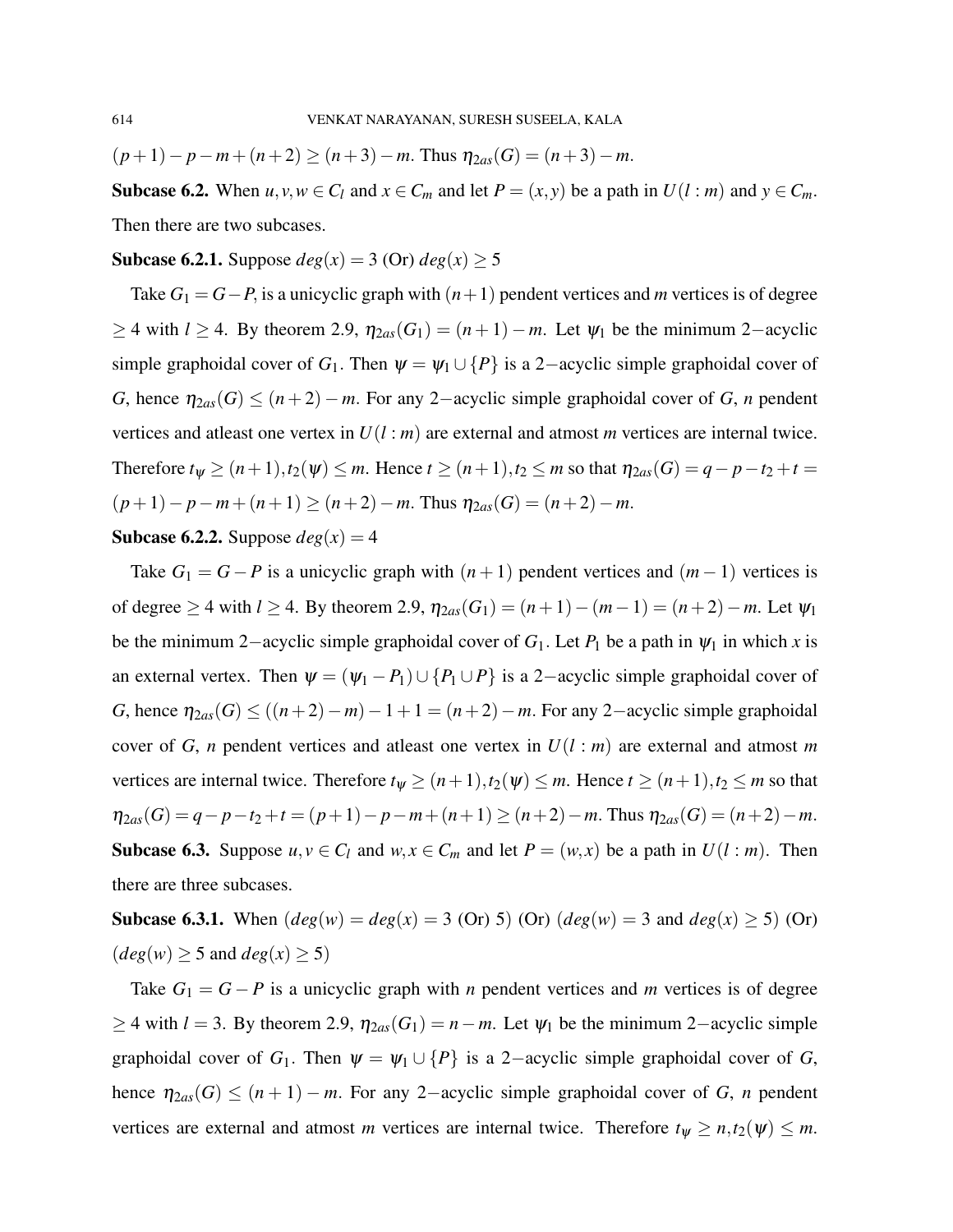Hence *t* ≥ *n*,*t*<sub>2</sub> ≤ *m* so that  $η_{2as}(G) = q - p - t_2 + t = (p + 1) - p - m + n ≥ (n + 1) - m$ . Thus  $\eta_{2as}(G) = (n+1)-m$ .

**Subcase 6.3.2.** When  $deg(w) = 3$  and  $deg(x) = 4$ ) (Or)  $deg(w) \ge 5$  and  $deg(x) = 4$ )

Take  $G_1 = G - P$  is a unicyclic graph with *n* pendent vertices and  $(m - 1)$  vertices is of degree  $\geq 4$  with  $l = 3$ . By theorem 2.9,  $\eta_{2as}(G_1) = n - (m-1) = (n+1) - m$ . Let  $\psi_1$  be the minimum 2–acyclic simple graphoidal cover of  $G_1$ . Let  $P_1$  be a path in  $\psi_1$  in which *x* is an external vertex. Then  $\psi = (\psi_1 - P_1) \cup \{PP_1\}$  is a 2-acyclic simple graphoidal cover of *G*, hence  $\eta_{2as}(G) \le ((n+1) - m) - 1 + 1 = (n+1) - m$ . For any 2-acyclic simple graphoidal cover of *G*, *n* pendent vertices are external and atmost *m* vertices are internal twice. Therefore  $t_{\psi}$  ≥ *n*,*t*<sub>2</sub>( $\psi$ ) ≤ *m*. Hence  $t \ge n$ ,*t*<sub>2</sub> ≤ *m* so that  $\eta_{2as}(G) = q - p - t_2 + t = (p + 1) - p - m + n \ge$  $(n+1) - m$ . Thus  $\eta_{2as}(G) = (n+1) - m$ .

**Subcase 6.3.3.** When  $deg(w) = 4$  and  $deg(x) = 4$ 

Take *G*<sup>1</sup> = *G*−*P* is a unicyclic graph with *n* pendent vertices and (*m*−2) vertices is of degree  $≥$  4 with *l* = 3. By theorem 2.9,  $η_{2as}(G_1) = n - (m-2) = (n+2) - m$ . Let  $ψ_1$  be the minimum 2−acyclic simple graphoidal cover of  $G_1$ . Let  $P_1$  be a path in  $\psi_1$  in which x is an external vertex and  $P_2$  be a path in  $\psi_1$  in which *w* is an external vertex. Then  $\psi = (\psi_1 - P_1 - P_2) \cup \{P_2PP_1\}$  is a 2−acyclic simple graphoidal cover of *G*, hence  $\eta_{2as}(G) \le ((n+2)-m)-2+1 = (n+1)-m$ . For any 2−acyclic simple graphoidal cover of *G*, *n* pendent vertices are external and atmost *m* vertices are internal twice. Therefore  $t_{\psi} \geq n, t_2(\psi) \leq m$ . Hence  $t \geq n, t_2 \leq m$  so that  $\eta_{2as}(G)$ *q*−*p*−*t*<sub>2</sub> +*t* = (*p*+1)−*p*−*m*+*n* ≥ (*n*+1)−*m*. Thus  $η_{2as}(G) = (n+1)-m$ . □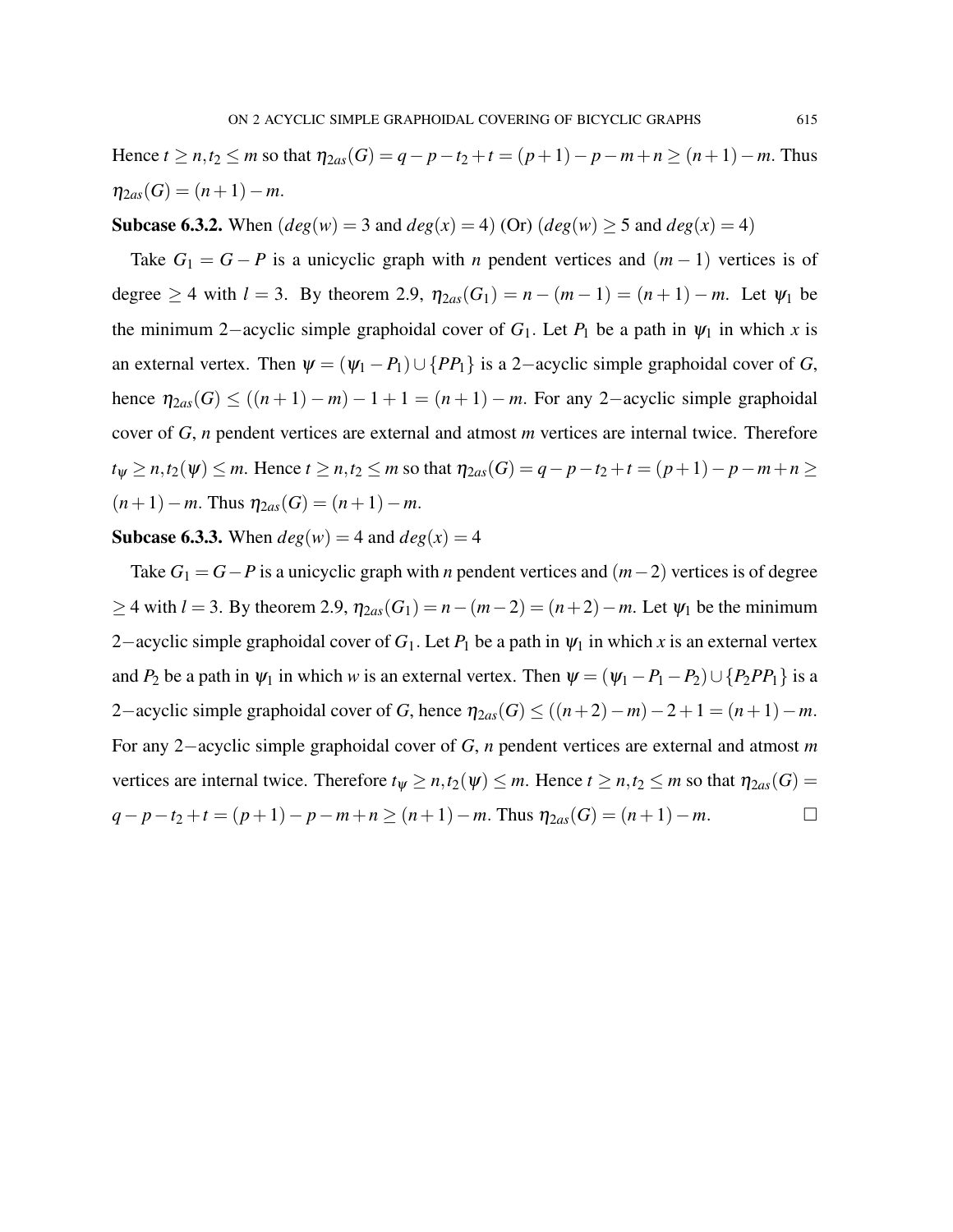

**Example 3.2.** Consider the Bicyclic graph  $U(l : m)$  shown in Figure 1

FIGURE 1. Bicyclic Graphs *U*(*l* : *m*)

Here  $p = 33$ ,  $q = 34$ ,  $n = 14$ ,  $l = 6$  and  $m = 4$ , then  $\eta_{2as}(G) = \{ (v_{16}, v_6, v_5, v_4, v_3, v_{19}), (v_{20}, v_3, v_{14}, v_{13}, v_{31}), (v_{13}, v_{12}, v_{11}, v_{21}, v_{25}, v_{26}), (v_{25}, v_{27}),$  $(v_{24}, v_{21}, v_{22}, v_{28}), (v_{22}, v_{23}, v_{29}), (v_{23}, v_{30}), (v_{11}, v_{10}, v_9, v_{33}), (v_{32}, v_9, v_{15}, v_3), (v_3, v_2, v_1, v_8, v_{18}),$  $(v_8, v_7, v_6, v_{17})$ } = 11 =  $(n+1) - m$ 

Theorem 3.3. *Let G be a bicyclic graph with n pendant vertices. Also let D*(*l* : *m* : *i*) *be the unique bicycle in G and let l be the number of vertices of degree greater than* 2 *on cycles on D*(*l* : *m* : *i*) *Then*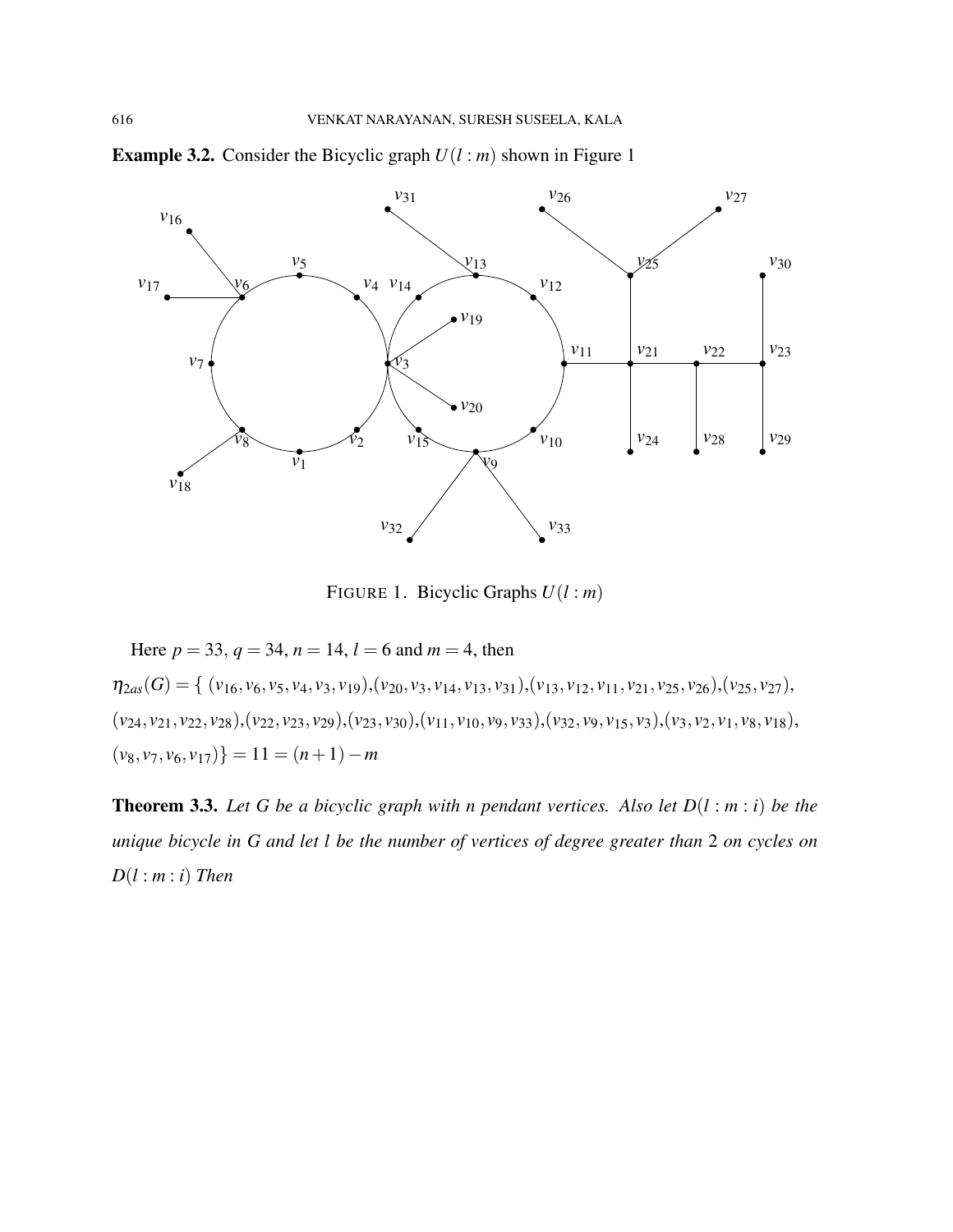$$
f \circ f = D(l : m : i)
$$
\n
$$
(n+5) - m \quad \text{if } (l = 2 \text{ and } deg(u_{l-1}) \ge 4, deg(u_{l+i-1}) \ge 3)
$$
\n
$$
i f (l = 3 \text{ and } deg(u_{l-1}) \ge 3, deg(u_{l+i-1}) \ge 3,
$$
\n
$$
deg(u) \ge 3)
$$
\n
$$
i f (l = 4 \text{ and } deg(u_{l-1}) \ge 3, deg(u_{l+i-1}) \ge 3, deg(u) \ge 3)
$$
\n
$$
i f (l = 4 \text{ and } deg(u_{l-1}) \ge 3, deg(u_{l+i-1}) \ge 3, deg(u) \ge 3, deg(u) \ge 3, deg(u) \ge 3, deg(u) \ge 3, deg(u) \ge 3, deg(u) \ge 3, deg(u) \ge 3, deg(u) \ge 3, deg(u) \ge 3, deg(u) \ge 3, deg(u) \ge 3, deg(u) \ge 3, deg(u_{l-1}) \ge 3, deg(u) \ge 3, deg(u) \ge 3, deg(u), deg(u) \ge 3, deg(u) \ge 3, deg(u) \ge 3, deg(u) \ge 3, deg(u) \ge 3, deg(u) \ge 3, deg(u) \ge 3, deg(u) \ge 3, deg(u) \ge 3, deg(u) \ge 3, deg(u) \ge 3, deg(u) \ge 3, deg(u) \ge 3, deg(u) \ge 3, deg(u) \ge 3, deg(u) \ge 3, deg(u) \ge 3, deg(u) \ge 3, deg(u) \ge 3, deg(u) \ge 3, deg(u) \ge 3, deg(u) \ge 3, deg(u) \ge 3, deg(u) \ge 3, deg(u) \ge 3, deg(u) \ge 3, deg(u) \ge 3, deg(u) \ge 3, deg(u) \ge 3, deg(u) \ge 3, deg(u) \ge 3, deg(u) \ge 3, deg(u) \ge 3, deg(u) \ge 3, deg(u) \ge 3, deg(u) \ge 3, deg(u) \ge 3, deg(u) \ge 3, deg(u) \ge 3, deg(u) \ge 3, deg(u) \ge 3, deg(u) \ge 3, deg(u) \ge 3, deg(u) \ge 3, deg(u) \ge 3, deg(u) \ge 3, deg(u) \ge 3, deg(u) \ge 3, deg(u) \ge 3, deg(u) \ge 3,
$$

*Proof.* Let  $C_l = (u_0, u_1, \ldots, u_{l-1}, u_0), P_i = (u_{l-1}, u_l, \ldots, u_{l+i-1})$  and  $C_m =$  $(u_{l+i-1}, u_{l+i}, \ldots, u_{l+m+i-2}, u_{l+i-1}).$ 

**Case 1.** Suppose  $G = D(l : m : i)$ 

Let  $P_1 = (u_2, u_3, \ldots, u_{l-3}),$   $P_2 = (u_{l-3}, u_{l-2}, u_{l-1}, u_l, \ldots, u_{l+i-1}, u_{l+i}),$   $P_3 =$  $(u_{l+i}, u_{l+i+1}), P_4 = (u_{l+i+1}, u_{l+i+2}, \ldots, u_{l+i-1}), P_5 = (u_{l-1}, u_0, u_1, u_2)$  is a minimum 2-acyclic simple graph-oidal cover of *G* so that  $\eta_{2as}(G) = 5$ .

**Case 2.** Suppose  $l = 2$  and let *P* denote  $(u_{l+i-1}, w)$  section of  $C_m$  such that it has at least one internal vertex say  $u_i$  and  $w \in C_m$ . Let  $P_1$  and  $P_2$  denote the  $(u_{l+i-1}, u_i)$  and  $(u_i, w)$  section of  $P$ respectively. Then there are two subcases.

**Subcase 2.1.** When  $deg(u_{l-1})$  ≥ 4 and  $deg(u_{l+i-1}) = 3$  (Or)  $deg(u_{l+i-1}) \ge 5$ )

Take  $G_1 = G - \{P\}$  is a unicyclic graph with  $(n+1)$  pendent vertices and *m* vertices is of degree  $\geq$  4 with *l* = 1. Hence by the theorem 2.9,  $\eta_{2as}(G_1) = ((n+1)+2) - m = (n+3) - m$ .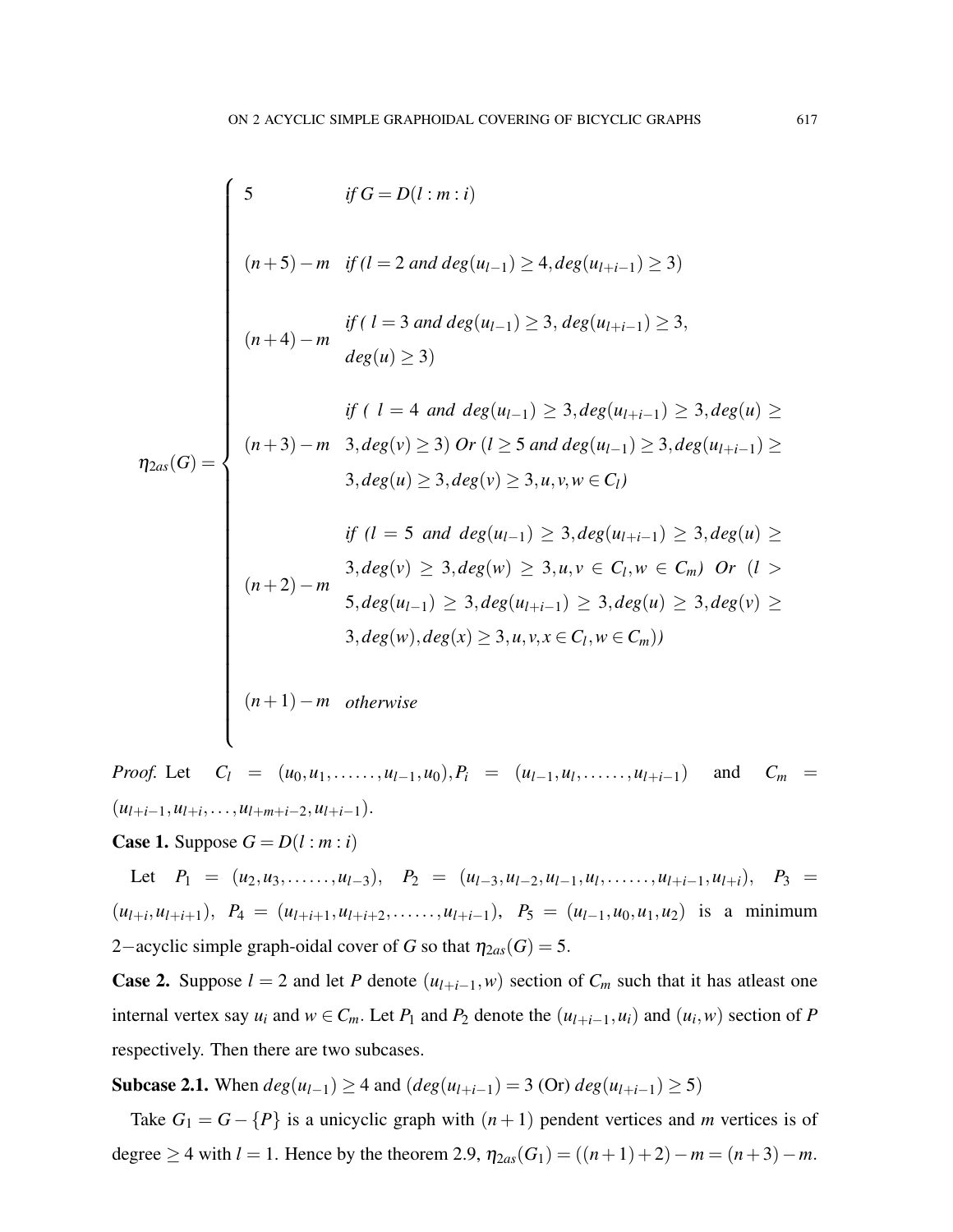Let  $\psi_1$  is a minimum 2–acyclic simple graphoidal cover of *G*<sub>1</sub>. Then  $\psi = \psi_1 \cup \{P_1\} \cup \{P_2\}$ is a 2−acyclic simple graphoidal cover of *G*, hence  $η_{2as}(G) ≤ (n+5) – m$ . For any 2−acyclic simple graphoidal cover of *G* atleast *n* pendent vertices and four vertices in  $D(l : m : i)$  are external and atmost *m* vertices are internal twice. Therefore  $t_{\psi} \geq (n+4), t_2(\psi) \leq m$ . Hence  $t \geq (n+4), t_2 \leq m$  so that  $\eta_{2as}(G) = q - p - t_2 + t = (p+1) - p - m + (n+4) \geq (n+5) - m$ . Thus  $\eta_{2as}(G) = (n+5) - m$ .

# Subcase 2.2. When  $deg(u_{l-1})$  ≥ 4 and  $deg(u_{l+i-1}) = 4$

Take  $G_1 = G - \{P\}$  is a unicyclic graph with  $(n + 1)$  pendent vertices and  $(m - 1)$  vertices is of degree ≥ 4 with  $l = 1$ . Hence by the theorem 2.9,  $\eta_{2as}(G_1) = ((n+1) + 2) - (m-1) =$  $(n+4) - m$ . Let  $\psi_1$  is a minimum 2-acyclic simple graphoidal cover of  $G_1$ . Let  $P_3$  be a path in  $\psi_1$  in which  $u_{l+i-1}$  is an external vertex. Take  $\psi = (\psi_1 - P_3) \cup \{P_3P_1\} \cup \{P_2\}$  is a 2-acyclic simple graphoidal cover of *G* and  $\eta_{2as}(G) \le ((n+4) - m) - 1 + 2 = (n+5) - m$ . For any 2−acyclic simple graphoidal cover of *G* atleast *n* pendent vertices and four vertices in *D*(*l* : *m* : *i*) are external and atmost *m* vertices are internal twice. Therefore  $t_{\psi} \geq (n+4), t_2(\psi) \leq m$ . Hence  $t \ge (n+4), t_2 \le m$  and hence  $\eta_{2as}(G) = q - p - t_2 + t = (p+1) - p - m + (n+4) \ge (n+5) - m$ . Thus  $\eta_{2as}(G) = (n+5) - m$ .

**Case 3.** When  $l = 3$  and let *u* be the only vertex is of degree greater than 2 other than  $u_{l-1}, u_{l+i-1}$ . Let *P* denote  $(u_{l+i-1}, w)$  section of  $C_m$  such that it has atleast one internal vertex say  $u_i$  and  $w \in C_m$ . Let  $P_1$  and  $P_2$  denote the  $(u_{l+i-1}, u_i)$  and  $(u_i, w)$  section of  $P$  respectively. Suppose  $deg(u_{l-1}) \geq 3, deg(u) \geq 3, u \in C_m$ , then there are two subcases.

Subcase 3.1. When  $deg(u_{l+i-1}) = 3$  (Or)  $deg(u_{l+i-1}) \ge 5$ 

Take  $G_1 = G - \{P\}$  is a unicyclic graph with  $(n+1)$  pendent vertices and *m* vertices is of degree  $\geq$  4 with *l* = 2. Hence by the theorem 2.9,  $\eta_{2as}(G_1) = ((n+1)+1) - m = (n+2) - m$ . Let  $\psi_1$  be the minimum 2–acyclic simple graphoidal cover of *G*<sub>1</sub>. Then  $\psi = \psi_1 \cup \{P_1\} \cup \{P_2\}$ is a 2−acyclic simple graphoidal cover of *G*, hence  $η_{2as}(G) ≤ (n+4) − m$ . For any 2−acyclic simple graphoidal cover of *G* at least *n* pendent vertices and three vertices in  $D(l : m : i)$  are external and atmost *m* vertices are internal twice. Therefore  $t_{\psi} \geq (n+3), t_2(\psi) \leq m$ . Hence  $t \geq (n+3), t_2 \leq m$  and hence  $\eta_{2as}(G) = q - p - t_2 + t = (p+1) - p - m + (n+3) \geq (n+4) - m$ .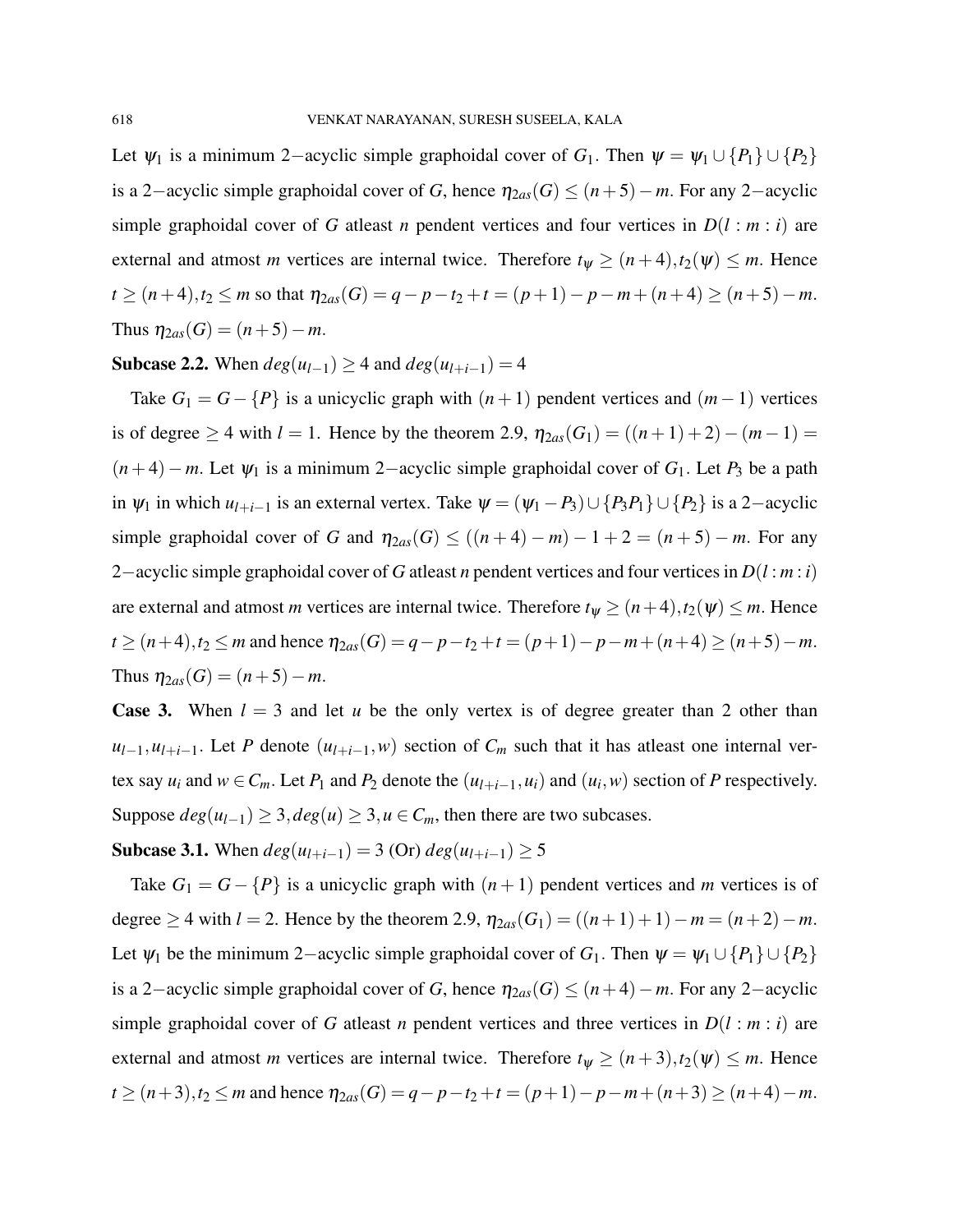Thus  $\eta_{2as}(G) = (n+4)-m$ .

## Subcase 3.2. When  $deg(u_{l+i-1}) = 4$

Take  $G_1 = G - \{P\}$  is a unicyclic graph with  $(n + 1)$  pendent vertices and  $(m - 1)$  vertices is of degree ≥ 4 with *l* = 2. Hence by the theorem 2.9,  $\eta_{2as}(G_1) = ((n+1)+1) - (m-1) =$ (*n*+3)−*m*. Let ψ<sup>1</sup> be the minimum 2−acyclic simple graphoidal cover of *G*1. Let *P*<sup>3</sup> be a path in  $\psi_1$  in which  $u_{l+i-1}$  is external vertex. Take  $\psi = (\psi_1 - P_3) \cup \{P_3P_1\} \cup \{P_2\}$  is a 2-acyclic simple graphoidal cover of *G* and  $\eta_{2as}(G) \le ((n+3)-m)-1+2 = (n+4)-m$ . For any 2-acyclic simple graphoidal cover of *G* atleast *n* pendent vertices and three vertices in  $D(l : m : i)$  are external and atmost *m* vertices are internal twice. Therefore  $t_{\psi} \geq (n+3), t_2(\psi) \leq m$ . Hence  $t \geq (n+3), t_2 \leq m$  and hence  $\eta_{2as}(G) = q - p - t_2 + t = (p+1) - p - m + (n+3) \geq (n+4) - m$ . Thus  $\eta_{2as}(G) = (n+4)-m$ .

**Case 4.** When  $l = 4$  and  $u, v$  be the only vertices is of degree greater than 2 other than  $u_{l-1}, u_{l+i-1}$ . Then there are four sub cases.

Subcase 4.1. When  $deg(u_{l-1}) \geq 3$ ,  $deg(u_{l+i-1}) = 3$ , then there are two subcases.

Subcase 4.1.1. When  $deg(u) \geq 3, deg(v) \geq 3$  and  $u, v \in C_l$ 

Take  $G_1 = G - P$ , where P denotes  $(u_{l+i-1}, w)$  section of  $C_m$  such that it has at least one internal vertex say  $u_i$  and  $w \in C_m$ . Let  $P_1$  and  $P_2$  denote the  $(u_{l+i-1}, u_i)$  and  $(u_i, w)$  section of *P* respectively. It is clear that  $G_1$  is a unicyclic graph with  $(n+1)$  pendnent vertices and *m* vertices is of degree  $\geq 4$  with  $l = 2$ . Therefore by the rorem 2.9,  $\eta_{2as}(G_1) = (n+1) - m$ . Let  $\psi_1$  be the minimum 2–acyclic simple graphoidal cover of  $G_1$ . Take  $\psi = \psi_1 \cup \{P_1\} \cup \{P_2\}$  is a 2−acyclic simple graphoidal cover of *G*, hence  $\eta_{2as}(G) \leq (n+1)-m+2 = (n+3)-m$ . For any 2−acyclic simple graphoidal cover of *G* atleast *n* pendent vertices and two vertices in *D*(*l* : *m* : *i*) are external and atmost *m* vertices are internal twice. Therefore  $t_{\psi} \ge (n+2), t_2(\psi) \le m$ . Hence  $t \ge (n+2), t_2 \le m$  and hence  $\eta_{2as}(G) = q - p - t_2 + t = (p+1) - p - m + (n+2) \ge (n+3) - m$ . Thus  $\eta_{2as}(G) = (n+3)-m$ .

Subcase 4.1.2. When  $deg(u) \geq 3$  and  $deg(v) \geq 3$ ,  $u \in C_l$ ,  $v \in C_m$  and let *P* denotes  $(u_{l+i-1}, v)$ section of  $C_m$  such that it has at least one internal vertex say  $u_i$ . Let  $P_1$  and  $P_2$  denote the  $(u_{l+i-1}, u_i)$  and  $(u_i, v)$  section of *P* respectively. Then there are two subcases.

**Subcase 4.1.2.1.** When  $deg(v) = 3$  (Or)  $deg(v) \ge 5$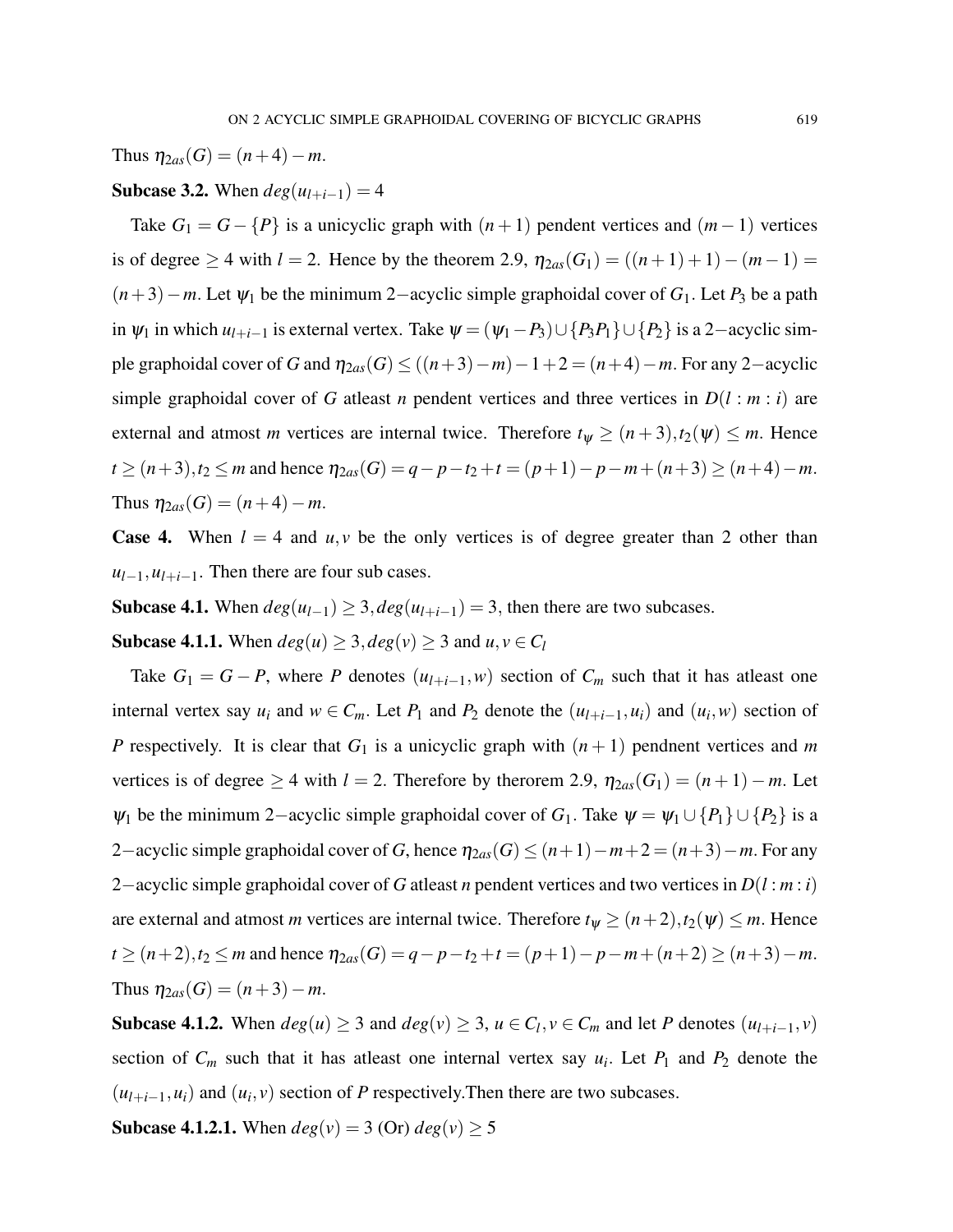Take  $G_1 = G - P$  is a unicyclic graph with *n* pendnent vertices and *m* vertices is of degree  $≥$  4 with *l* = 2. Therefore by therorem 2.9,  $η<sub>2as</sub>(G<sub>1</sub>) = (n+1) - m$ . Let  $ψ<sub>1</sub>$  be the minimum 2−acyclic simple graphoidal cover of  $G_1$ . Take  $\psi = \psi_1 \cup \{P_1\} \cup \{P_2\}$  is a 2−acyclic simple graphoidal cover of *G*, hence  $\eta_{2as}(G) \leq (n+1) - m + 2 = (n+3) - m$ . For any 2-acyclic simple graphoidal cover of *G* atleast *n* pendent vertices and two vertices in  $D(l : m : i)$  are external and atmost *m* vertices are internal twice. Therefore  $t_{\psi} \geq (n+2), t_2(\psi) \leq m$ . Hence  $t \ge (n+2), t_2 \le m$  and hence  $\eta_{2as}(G) = q - p - t_2 + t = (p+1) - p - m + (n+2) \ge (n+3) - m$ . Thus  $\eta_{2as}(G) = (n+3)-m$ .

#### **Subcase 4.1.2.2.** When  $deg(v) = 4$

Take  $G_1 = G - P$  is a unicyclic graph with *n* pendnent vertices and  $(m - 1)$  vertices is of degree ≥ 4 with *l* = 2. Hence by the rorem 2.9,  $\eta_{2as}(G_1) = (n+1) - (m-1) = (n+2) - m$ . Let  $\psi_1$  be the minimum 2–acyclic simple graphoidal cover of  $G_1$ . Let  $P_3$  be a path in  $\psi_1$  in which *v* is an external vertex. Take  $\psi = \psi_1 \cup \{P_1\} \cup \{P_2P_3\}$  is a 2-acyclic simple graphoidal cover of *G* and  $\eta_{2as}(G) \leq (n+2)-m+1+2 = (n+3)-m$ . For any 2-acyclic simple graphoidal cover of *G* atleast *n* pendent vertices and two vertices in *D*(*l* : *m* : *i*) are external and atmost *m* vertices are internal twice. Therefore  $t_{\psi} \ge (n+2), t_2(\psi) \le m$ . Hence  $t \ge (n+2), t_2 \le m$  and hence  $\eta_{2as}(G) = q - p - t_2 + t = (p+1) - p - m + (n+2) \ge (n+3) - m$ . Thus  $\eta_{2as}(G) = (n+3) - m$ . Subcase 4.2. When  $deg(u_{l-1})$  ≥ 4 and  $deg(u_{l+i-1})$  ≥ 4, then there are three subcases.

Subcase 4.2.1. When  $deg(u) \geq 3, deg(v) \geq 3, u, v \in C_l$ 

Take  $G_1 = G - P$ , where P denotes  $(x, y)$  section of  $C_m$  and  $x, y \in C_m$ . It is clear that  $G_1$  is a unicyclic graph with  $(n+2)$  pendnent vertices and *m* vertices is of degree  $\geq 4$  with  $l = 3$ . Hence by therorem 2.9,  $\eta_{2as}(G_1) = (n+2) - m$ . Let  $\psi_1$  be the minimum 2-acyclic simple graphoidal cover of  $G_1$ . Take  $\psi = \psi_1 \cup \{P\}$  is a 2-acyclic simple graphoidal cover of *G*, hence  $\eta_{2as}(G) \leq (n+2) - m + 1 = (n+3) - m$ . For any 2-acyclic simple graphoidal cover of *G* atleast *n* pendent vertices and two vertices in  $D(l : m : i)$  are external and atmost *m* vertices are internal twice. Therefore  $t_{\psi} \ge (n+2), t_2(\psi) \le m$ . Hence  $t \ge (n+2), t_2 \le m$  and hence  $\eta_{2as}(G) = q - p - t_2 + t = (p+1) - p - m + (n+2) \ge (n+4) - m$ . Thus  $\eta_{2as}(G) = (n+3) - m$ . Subcase 4.2.2. When  $deg(u_{l+i-1}) = 4$ ,  $deg(u) \geq 3$ ,  $deg(v) \geq 3$ ,  $u \in C_l$ ,  $v \in C_m$  and let *P* denotes  $(u_{l+i-1}, v)$  section of  $C_m$  such that it has atleast one internal vertex say  $u_i$ . Let  $P_1$  and  $P_2$  denote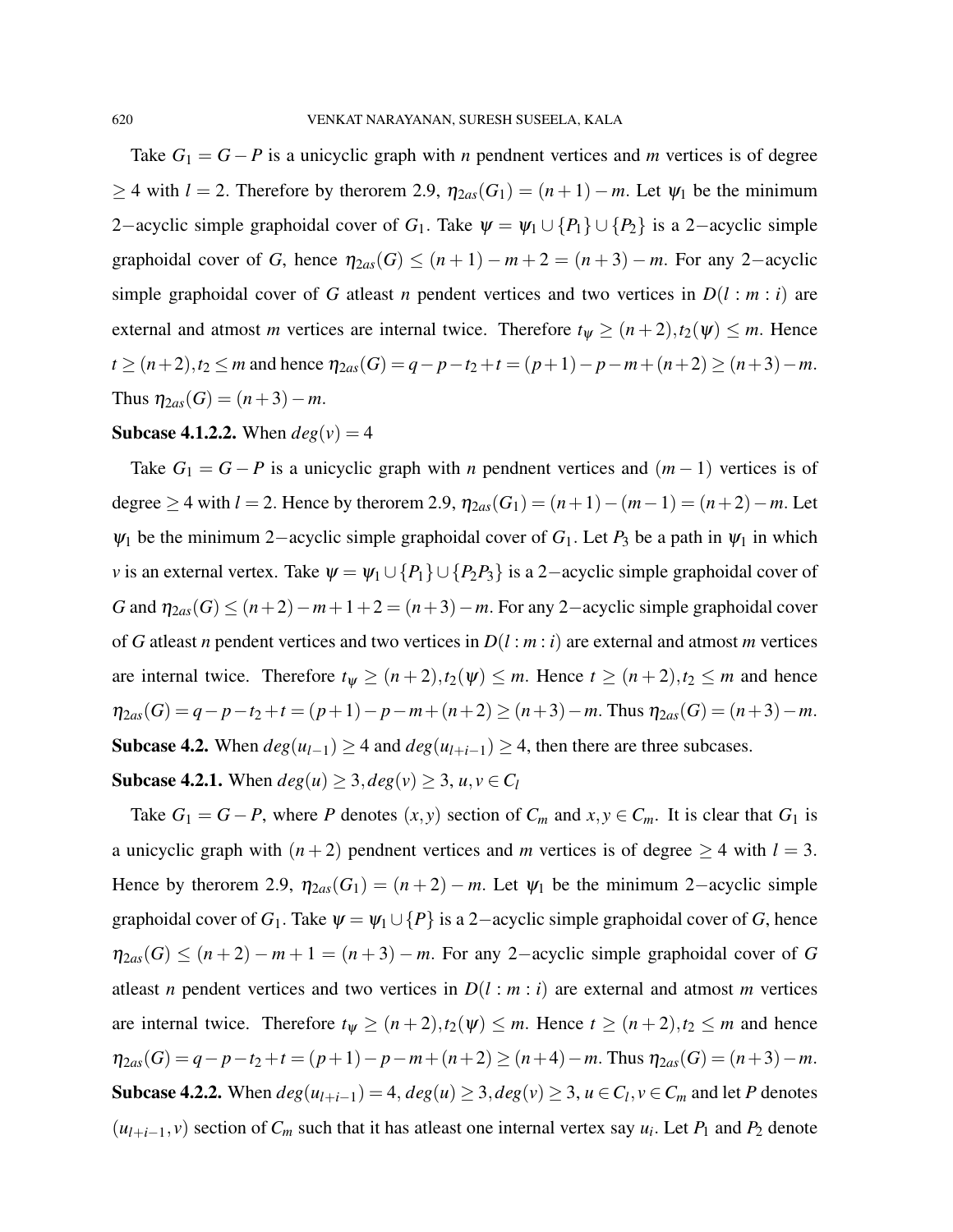the  $(u_{l+i-1}, u_i)$  and  $(u_i, v)$  section of *P* respectively. Then there are two subcases.

## **Subcase 4.2.2.1.** When  $deg(v) = 3$  (Or)  $deg(v) > 5$

Take  $G_1 = G - P$  is a unicyclic graph with *n* pendnent vertices and  $(m - 1)$  vertices is of degree  $\geq 4$  with  $l = 2$ . Hence by the rorem 2.9,  $\eta_{2as}(G_1) = (n+1) - (m-1) = (n+2) - m$ . Let  $\psi_1$  be the minimum 2–acyclic simple graphoidal cover of  $G_1$ . Let  $P_4$  be a path in  $\psi_1$  in which  $u_{l+i-1}$  is an external vertex. Take  $\psi = (\psi_1 - P_4) \cup \{P_4P_1\} \cup \{P_2\}$  is a 2-acyclic simple graphoidal cover of *G*, hence  $\eta_{2as}(G) \leq (n+2)-m-1+2 = (n+3)-m$ . For any 2-acyclic simple graphoidal cover of *G* atleast *n* pendent vertices and atleast two vertices in  $D(l : m : i)$ are external and atmost *m* vertices are internal twice. Therefore  $t_{\psi} \ge (n+2)$ ,  $t_2(\psi) \le m$ . Hence *t* ≥  $(n+2)$ ,  $t_2$  ≤ *m* so that  $\eta_{2as}(G) = q - p - t_2 + t = (p+1) - p - m(n+2) \ge (n+3) - m$ . Thus  $\eta_{2as}(G) = (n+3)-m.$ 

## **Subcase 4.2.2.2.** When  $deg(v) = 4$

Take  $G_1 = G - P$  is a unicyclic graph with *n* pendnent vertices and  $(m-2)$  vertices is of degree  $\geq 4$  with  $l = 2$ . Hence by the rorem 2.9,  $\eta_{2as}(G_1) = (n-1) - (m-2) = (n+3) - m$ . Let  $\psi_1$  be the minimum 2–acyclic simple graphoidal cover of  $G_1$ . Let  $P_3$  be a path in  $\psi_1$  in which *v* is an external vertex and let  $P_4$  be a path in  $\psi_1$  in which  $u_{l+i-1}$  as the external vertex. Take  $\psi = (\psi_1 - P_3 - P_4) \cup \{P_4P_1\} \cup \{P_2P_3\}$  is a 2-acyclic simple graphoidal cover of *G*, hence  $\eta_{2as}(G) \leq (n+3)-m-2+2 = (n+3)-m$ . For any 2-acyclic simple graphoidal cover of *G* at least *n* pendent vertices and at least two vertices in  $D(l : m : i)$  are external and atmost *m* vertices are internal twice. Therefore  $t_{\psi} \ge (n+2), t_2(\psi) \le m$ . Hence  $t \ge (n+2), t_2 \le m$  and hence  $\eta_{2as}(G) = q - p - t_2 + t = (p+1) - p - m(n+2) \ge (n+3) - m$ . Thus  $\eta_{2as}(G) = (n+3) - m$ . Subcase 4.3. When  $deg(u_{l+i-1}) \ge 5$  and  $deg(u) \ge 3$ ,  $deg(v) \ge 3$ ,  $u \in C_l$ ,  $v \in C_m$  and let *P* denotes  $(u_{l+i-1}, v)$  section of  $C_m$  such that it has atleast one internal vertex say  $u_i$ . Let  $P_1$  and  $P_2$ denote the  $(u_{l+i-1}, u_i)$  and  $(u_i, v)$  section of *P* respectively. Then there are two subcases.

## **Subcase 4.3.1.** When  $deg(v) = 3$  Or  $deg(v) \ge 5$

Take  $G_1 = G - P$  is a unicyclic graph with *n* pendnent vertices and *m* vertices is of degree  $\geq 4$ with  $l = 2$ . Hence by therorem 2.9,  $\eta_{2as}(G_1) = (n+1) - m$ . Let  $\psi_1$  be the minimum 2-acyclic simple graphoidal cover of  $G_1$ . Let  $P_4$  be a path in  $\psi_1$  in which  $u_{l+i-1}$  is an external vertex. Take  $\psi = \psi_1 \cup \{P_1\} \cup \{P_2\}$  is a 2-acyclic simple graphoidal cover of *G*, hence  $\eta_{2as}(G) \leq$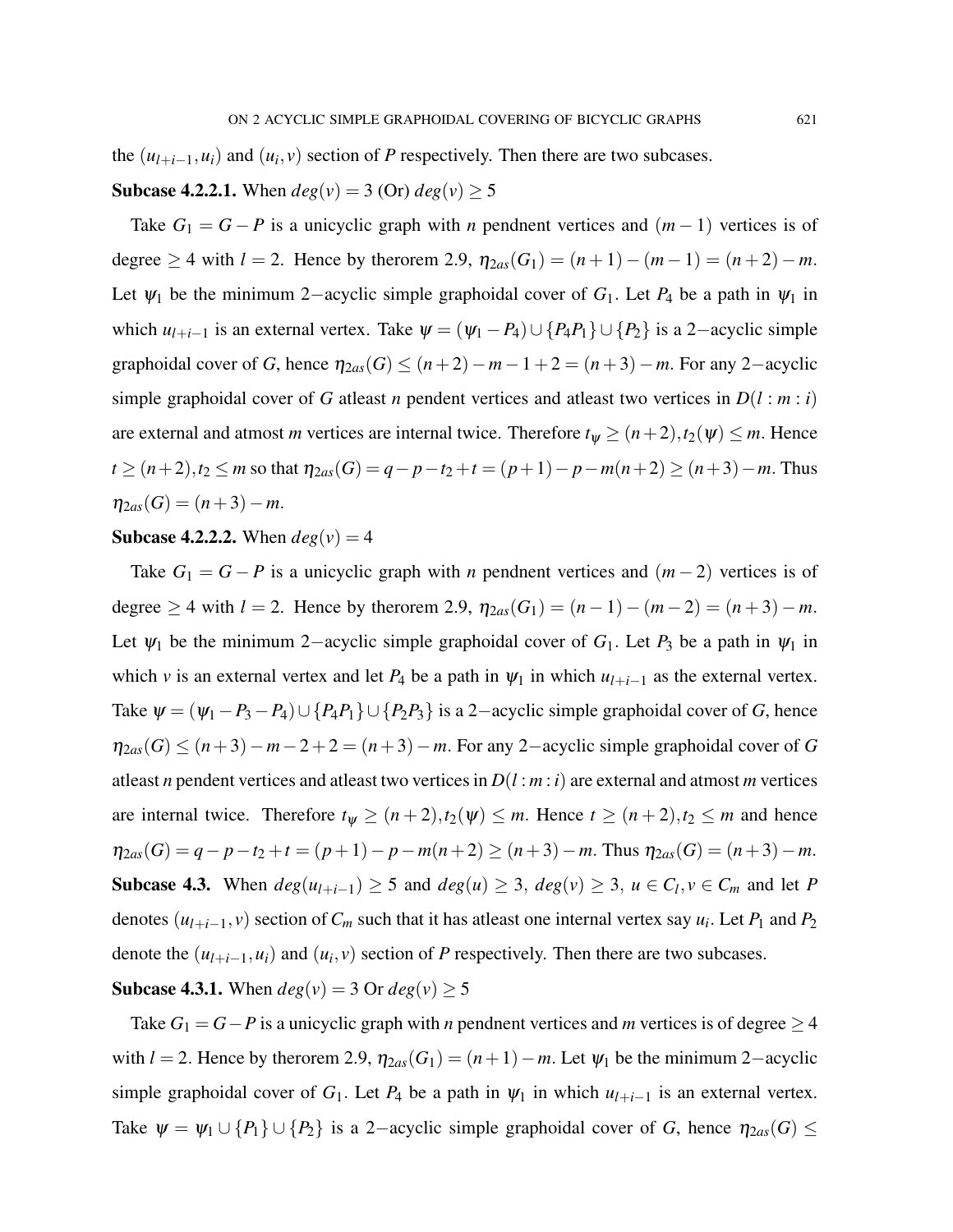(*n* + 3) − *m*. For any 2−acyclic simple graphoidal cover of *G* atleast *n* pendent vertices and atleast two vertices in  $D(l : m : i)$  are external and atmost *m* vertices are internal twice. Therefore  $t_{\psi} \geq (n+2), t_2(\psi) \leq m$ . Hence  $t \geq (n+2), t_2 \leq m$  and hence  $\eta_{2as}(G) = q - p - t_2 + t = (p+1)$ 1)− *p*−*m*(*n*+2) ≥ (*n*+3)−*m*. Thus  $η_{2as}(G) = (n+3)-m$ .

**Subcase 4.3.2.** When  $deg(v) = 4$ 

Take  $G_1 = G - P$  is a unicyclic graph with *n* pendnent vertices and  $(m - 1)$  vertices is of degree  $\geq 4$  with  $l = 2$ . Hence by the rorem 2.9,  $\eta_{2as}(G_1) = (n+1) - (m-1) = (n+2) - m$ . Let  $\psi_1$  be the minimum 2–acyclic simple graphoidal cover of  $G_1$ . Let  $P_3$  be a path in  $\psi_1$ in which *v* is an external vertex. Take  $\psi = (\psi_1 - P_3) \cup \{P_1\} \cup \{P_2P_3\}$  is a 2-acyclic simple graphoidal cover of *G* and  $\eta_{2as}(G) \leq (n+2) - m - 1 + 2 = (n+3) - m$ . For any 2-acyclic simple graphoidal cover of *G* atleast *n* pendent vertices and atleast two vertices in  $D(l : m : i)$ are external and atmost *m* vertices are internal twice. Therefore  $t_{\psi} \geq (n+2), t_2(\psi) \leq m$ . Hence  $t \geq (n+2), t_2 \leq m$  and hence  $\eta_{2as}(G) = q - p - t_2 + t = (p+1) - p - m(n+2) \geq (n+3) - m$ . Thus  $\eta_{2as}(G) = (n+3)-m$ .

**Case 5.** When  $l = 5$  and  $u, v, w$  be the only vertices is of degree greater than 2 other than  $u_{l-1}, u_{l+i-1}$ . Then there are three subcases.

Subcase 5.1. Suppose  $deg(u_{l-1})$  ≥ 3,  $deg(u_{l+i-1})$  = 3, then there are two subcases.

Subcase 5.1.1. When  $deg(u) \ge 3, deg(v) \ge 3, deg(w) \ge 3, u, v, w \in C_l$ 

Take  $G_1 = G - P$ , where Let  $P = (x, y)$  be a path in  $C_m$  and  $x, y \in C_m$ . It is clear that  $G_1$  is a unicyclic graph with  $(n+2)$  pendnent vertices and *m* vertices is of degree  $\geq 4$  with  $l > 3$ . Hence by therorem 2.9,  $\eta_{2as}(G_1) = (n+2) - m$ . Let  $\psi_1$  be the minimum 2-acyclic simple graphoidal cover of  $G_1$ . Take  $\psi = \psi_1 \cup \{\cup P\}$  is a 2-acyclic simple graphoidal cover of *G*, hence  $\eta_{2as}(G) \le ((n+2)-m) + 1 = (n+3)-m$ . For any 2-acyclic simple graphoidal cover of *G* atleast *n* pendent vertices and two vertices in  $D(l : m : i)$  are external and atmost *m* vertices are internal twice. Therefore  $t_{\psi} \ge (n+2), t_2(\psi) \le m$ . Hence  $t \ge (n+2), t_2 \le m$  and hence  $\eta_{2as}(G) = q - p - t_2 + t = (p+1) - p - m + (n+2) \ge (n+3) - m$ . Thus  $\eta_{2as}(G) = (n+3) - m$ . Subcase 5.1.2. When  $deg(u) \ge 3$ ,  $deg(v) \ge 3$ ,  $deg(w) \ge 3$  and  $u, v \in C_l$ ,  $w \in C_m$ . Let *P* denotes  $(u_{l+i-1}, w)$  section of  $C_m$  such that it has at least one internal vertex say  $u_i$ . Let  $P_1$  and  $P_2$  denote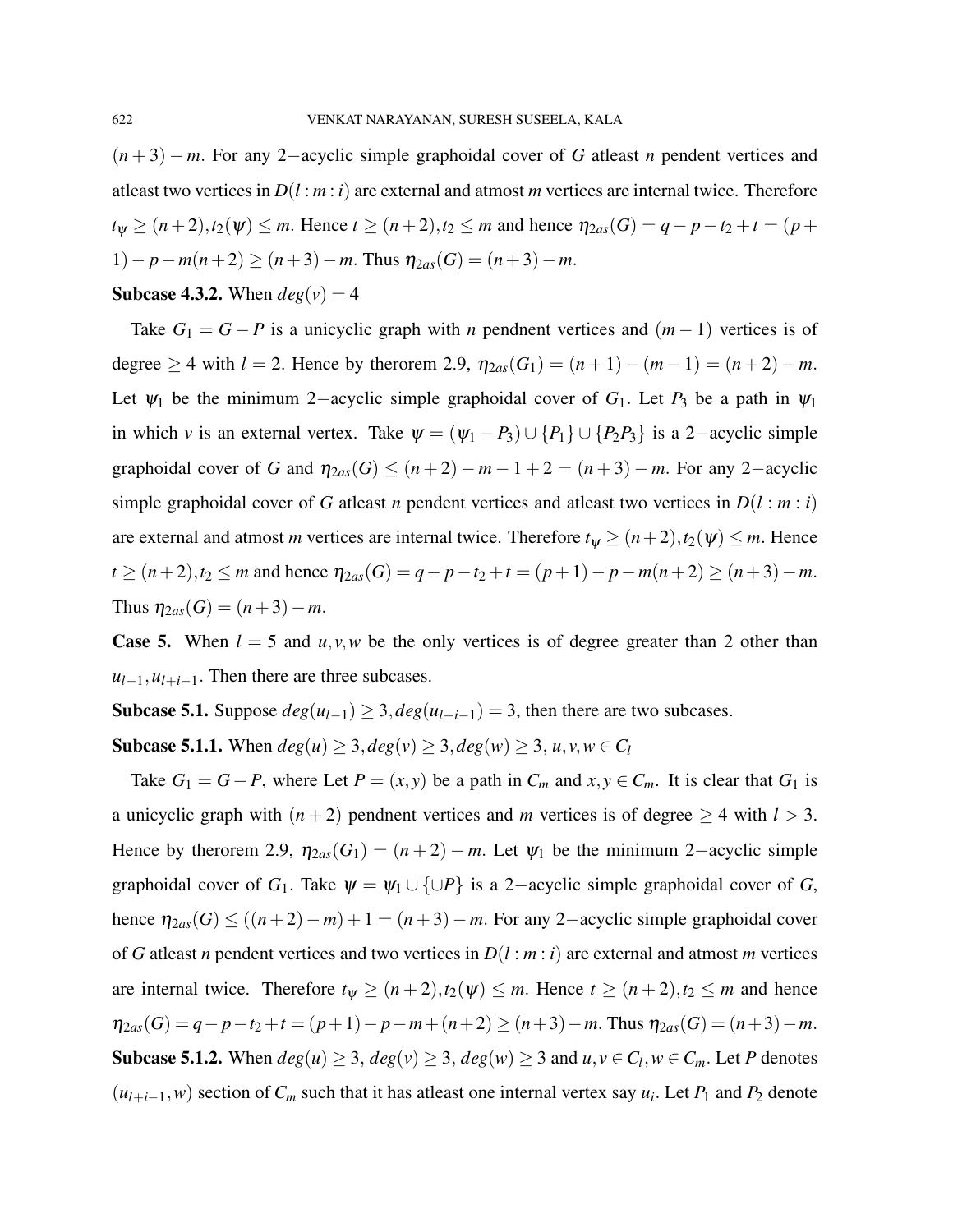the  $(u_{l+i-1}, u_i)$  and  $(u_i, w)$  section of *P* respectively. Then there are two subcases.

**Subcase 5.1.2.1.** When  $deg(w) = 3$  (Or)  $deg(w) > 5$ 

Take  $G_1 = G - P$  is a unicyclic graph with *n* pendnent vertices and *m* vertices is of degree  $≥$  4 with *l* = 3. Hence by therorem 2.9,  $η<sub>2as</sub>(G<sub>1</sub>) = n - m$ . Let  $ψ<sub>1</sub>$  be the minimum 2–acyclic simple graphoidal cover of *G*<sub>1</sub>. Take  $\psi = \psi_1 \cup \{P_1\} \cup \{P_2\}$  is a 2-acyclic simple graphoidal cover of *G*, hence  $\eta_{2as}(G) \leq (n+2) - m$ . For any 2-acyclic simple graphoidal cover of *G* at least *n* pendent vertices and at least one vertex in  $D(l : m : i)$  are external and atmost *m* vertices are internal twice. Therefore  $t_{\psi} \ge (n+1), t_2(\psi) \le m$ . Hence  $t \ge (n+1), t_2 \le m$  and hence  $\eta_{2as}(G) = q - p - t_2 + t = (p+1) - p - m + (n+1) \ge (n+2) - m$ . Thus  $\eta_{2as}(G) = (n+2) - m$ . **Subcase 5.1.2.2.** When  $deg(w) = 4$ 

Take  $G_1 = G - P$  is a unicyclic graph with *n* pendnent vertices and  $(m - 1)$  vertices is of degree  $\geq$  4 with *l* = 3. Hence by the rorem 2.9,  $\eta_{2as}(G_1) = n - (m-1) = (n+1) - m$ . Let  $\psi_1$  be the minimum 2−acyclic simple graphoidal cover of *G*1. Let *P*<sup>3</sup> be a path in ψ in which *w* as the external vertex. Take  $\psi = (\psi_1 - P_3) \cup \{P_1\} \cup \{P_2P_3\}$  is a 2-acyclic simple graphoidal cover of *G* and  $\eta_{2as}(G)$  ≤ (*n*+1)−*m*−1+2 = (*n*+2)−*m*. For any 2-acyclic simple graphoidal cover of *G* atleast *n* pendent vertices and atleast one vertex in *D*(*l* : *m* : *i*) are external and atmost *m* vertices are internal twice. Therefore  $t_{\psi} \ge (n+1), t_2(\psi) \le m$ . Hence  $t \ge (n+1), t_2 \le m$  and hence  $\eta_{2as}(G) = q - p - t_2 + t = (p+1) - p - m + (n+1) \ge (n+2) - m$ . Thus  $\eta_{2as}(G) =$  $(n+2)-m$ .

Subcase 5.2. When  $deg(u_{l-1})$  ≥ 4 and  $deg(u_{l+i-1})$  ≥ 4, then there are three subcases.

Subcase 5.2.1. Suppose  $deg(u_{l+i-1})$  ≥ 4,  $deg(u)$  ≥ 3,  $deg(v)$  ≥ 3,  $deg(w)$  ≥ 3,  $u, v, w \in C_l$ 

Take  $G_1 = G - P$ , where Let  $P = (y, z)$  be a path in  $C_m$  and  $y, z \in C_m$ . It is clear that  $G_1$  is a unicyclic graph with  $(n+2)$  pendnent vertices and *m* vertices is of degree  $\geq 4$  with  $l > 3$ . Hence by therorem 2.9,  $\eta_{2as}(G_1) = (n+2) - m$ . Let  $\psi_1$  be the minimum 2–acyclic simple graphoidal cover of *G*<sub>1</sub>. Take  $\psi = \psi_1 \cup \{P\}$  is a 2-acyclic simple graphoidal cover of *G* so that  $\eta_{2as}(G) \le ((n+2)-m) + 1 = (n+3)-m$ . For any 2-acyclic simple graphoidal cover of *G* atleast *n* pendent vertices and two vertices in *D*(*l* : *m* : *i*) are external and atmost *m* vertices are internal twice. Therefore  $t_{\psi} \ge (n+2), t_2(\psi) \le m$ . Hence  $t \ge (n+2), t_2 \le m$  and hence  $\eta_{2as}(G) = q - p - t_2 + t = (p+1) - p - m + (n+2) \ge (n+3) - m$ . Thus  $\eta_{2as}(G) = (n+3) - m$ .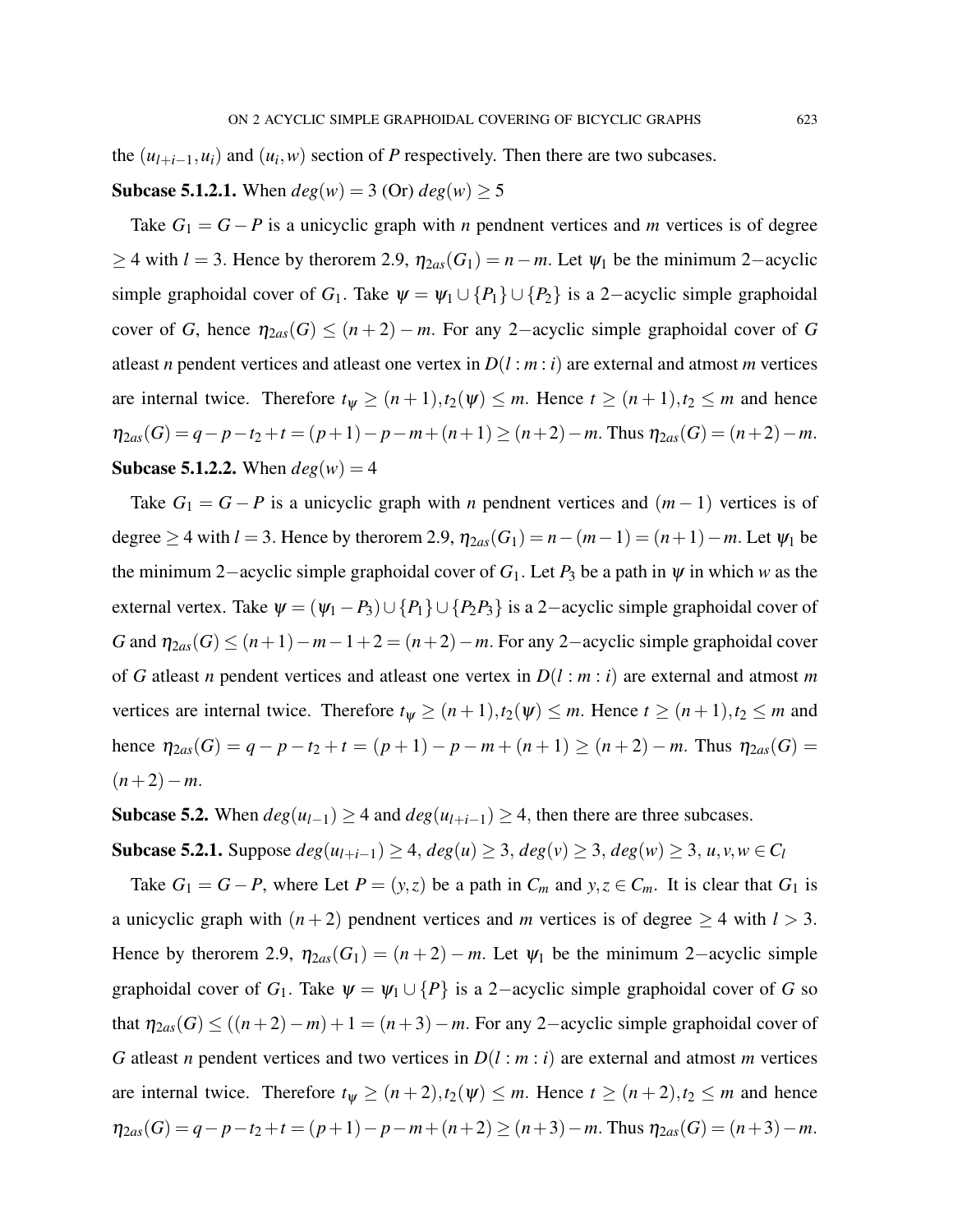Subcase 5.2.2. Suppose  $deg(u_{l+i-1}) = 4$ ,  $deg(u) ≥ 3$ ,  $deg(v) ≥ 3$ ,  $deg(w) ≥ 3$ ,  $u, v ∈ C_l, w ∈ C_m$ and let *P* denotes  $(u_{l+i-1}, w)$  section of  $C_m$  such that it has atleast one internal vertex say  $u_i$ . Let  $P_1$  and  $P_2$  denote the  $(u_{l+i-1}, u_i)$  and  $(u_i, w)$  section of  $P$  respectively. Then there are two subcases.

## **Subcase 5.2.2.1.** When  $deg(w) = 3$  (Or)  $deg(w) \ge 5$

Take  $G_1 = G - P$  is a unicyclic graph with *n* pendnent vertices and  $(m - 1)$  vertices is of degree  $\geq$  4 with *l* = 3. Hence by theorem 2.9,  $\eta_{2as}(G_1) = (n+1) - m$ . Let  $\psi_1$  be the minimum 2−acyclic simple graphoidal cover of  $G_1$ . Let  $P_4$  be a path in  $\psi_1$  in which  $u_{l+i-1}$  is an external vertex. Take  $\psi = (\psi_1 - P_4) \cup \{P_4P_1\} \cup \{P_2\}$  is a 2-acyclic simple graphoidal cover of *G*, hence  $\eta_{2as}(G) \leq (n+1) - m - 1 + 2 = (n+2) - m$ . For any 2-acyclic simple graphoidal cover of *G* atleast *n* pendent vertices and atleast one vertex in *D*(*l* : *m* : *i*) are external and atmost *m* vertices are internal twice. Therefore  $t_{\psi} \ge (n+1), t_2(\psi) \le m$ . Hence  $t \ge (n+1), t_2 \le m$  and so  $\eta_{2as}(G) = q - p - t_2 + t = (p+1) - p - m + (n+1) \ge (n+2) - m$ . Thus  $\eta_{2as}(G) = (n+2) - m$ . **Subcase 5.2.2.2.** When  $deg(w) = 4$ 

Take  $G_1 = G - P$  is a unicyclic graph with *n* pendnent vertices and  $(m-2)$  vertices is of degree  $\geq$  4 with *l* = 3. Hence by theorem 2.9,  $\eta_{2as}(G_1) = (n+2) - m$ . Let  $\psi_1$  be the minimum 2−acyclic simple graphoidal cover of *G*<sub>1</sub>. Let *P*<sub>3</sub> be a path in  $ψ$ <sub>1</sub> in which *w* is an external vertex and let  $P_4$  be a path in  $\psi_1$  in which  $u_{l+i-1}$  is an external vertex. Take  $\psi = (\psi_1 - P_3 - \psi_1)$ *P*<sub>4</sub>)∪ {*P*<sub>4</sub>*P*<sub>1</sub>}∪ {*P*<sub>2</sub>*P*<sub>3</sub>} is a 2−acyclic simple graphoidal cover of *G*, hence  $\eta_{2as}(G) \leq (n+2)$ −  $m-2+2=(n+2)-m$ . For any 2-acyclic simple graphoidal cover of *G* atleast *n* pendent vertices and at least one vertex in  $D(l : m : i)$  are external and atmost *m* vertices are internal twice. Therefore  $t_{\psi} \geq (n+1), t_2(\psi) \leq m$ . Hence  $t \geq (n+1), t_2 \leq m$  and hence  $\eta_{2as}(G) =$  $q-p-t_2+t = (p+1)-p-m+(n+1) \ge (n+2)-m$ . Thus  $\eta_{2as}(G) = (n+2)-m$ .

Subcase 5.2.3. When  $deg(u_{l+i-1}) \ge 5$ ,  $deg(u) \ge 3$ ,  $deg(v) \ge 3$ ,  $deg(w) \ge 3$  and  $u, v, \in C_l, w \in C_l$  $C_m$  and let *P* denotes  $(u_{l+i-1}, w)$  section of  $C_m$  such that it has atleast one internal vertex say  $u_i$ . Let  $P_1$  and  $P_2$  denote the  $(u_{l+i-1}, u_i)$  and  $(u_i, w)$  section of  $P$  respectively. then there are two subcases.

**Subcase 5.2.3.1.** When  $deg(w) = 3$  Or  $deg(w) \ge 5$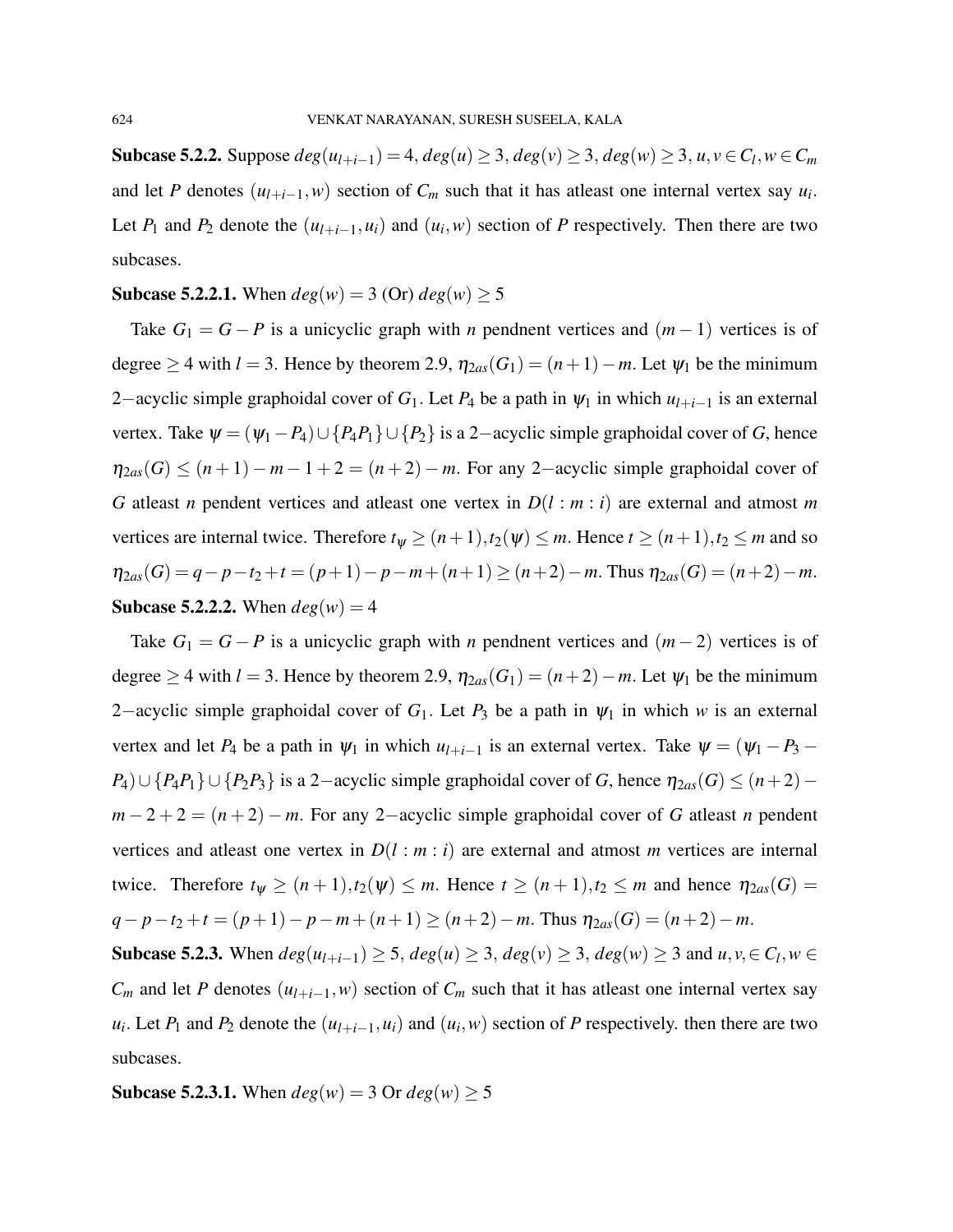Take  $G_1 = G - P$  is a unicyclic graph with *n* pendnent vertices and *m* vertices is of degree  $\geq 4$ with  $l = 3$ . Hence by therorem 2.9,  $\eta_{2as}(G_1) = n - m$ . Let  $\psi_1$  be the minimum 2-acyclic simple graphoidal cover of *G*<sub>1</sub>. Take  $\psi = \psi_1 \cup \{P_1\} \cup \{P_2\}$  is a 2-acyclic simple graphoidal cover of *G*, hence  $\eta_{2as}(G) \leq (n+2) - m$ . For any 2-acyclic simple graphoidal cover of *G* atleast *n* pendent vertices and atleast one vertex in  $D(l : m : i)$  are external and atmost *m* vertices are internal twice. Therefore  $t_{\psi} \ge (n+1), t_2(\psi) \le m$ . Hence  $t \ge (n+1), t_2 \le m$  and so  $\eta_{2as}(G) =$ *q*−*p*−*t*<sub>2</sub> +*t* = (*p*+1)− *p*−*m*(*n*+1) ≥ (*n*+2)−*m*. Thus  $η_{2as}(G) = (n+2) - m$ . **Subcase 5.2.3.2.** When  $deg(w) = 4$ 

Take  $G_1 = G - P$  is a unicyclic graph with *n* pendnent vertices and  $(m - 1)$  vertices is of degree  $\geq$  4 with *l* > 3. Hence by the rorem 2.9,  $\eta_{2as}(G_1) = (n+1) - m$ . Let  $\psi_1$  be the minimum 2–acyclic simple graphoidal cover of  $G_1$ . Let  $P_3$  be a path in  $\psi_1$  in which *w* is an external vertex. Take  $\psi = (\psi_1 - P_3) \cup \{P_1\} \cup \{P_2P_3\}$  is a 2-acyclic simple graphoidal cover of *G*, hence  $\eta_{2as}(G) \leq (n+1) - m - 1 + 2 = (n+2) - m$ . For any 2-acyclic simple graphoidal cover of *G* at least *n* pendent vertices and at least one vertex in  $D(l : m : i)$  are external and atmost *m* vertices are internal twice. Therefore  $t_{\psi} \ge (n+1), t_2(\psi) \le m$ . Hence  $t \ge (n+1), t_2 \le m$  and so  $\eta_{2as}(G) = q - p - t_2 + t = (p+1) - p - m + (n+1) \ge (n+2) - m$ . Thus  $\eta_{2as}(G) = (n+2) - m$ . **Case 6.** When  $l > 5$  and  $u, v, w, x$  be the vertices is of degree greater than 2 on  $D(l : m : i)$  other than  $u_{l-1}, u_{l+i-1}$ . Then there are three subcases.

Subcase 6.1. Suppose  $deg(u_{l-1})$  ≥ 3 and  $deg(u_{l+i-1}) = 3$ , then there are three sub cases.

Subcase 6.1.1. When *deg*(*u*) ≥ 3, *deg*(*v*) ≥ 3, *deg*(*w*) ≥ 3 and *deg*(*x*) ≥ 3, *u*,*v*,*w*, *x* ∈ *C*<sub>*l*</sub>

Take  $G_1 = G - P$  where  $P = (y, z)$  be a path in  $C_m$  and  $y, z \in C_m$ . It is clear that  $G_1$  is a unicyclic graph with  $(n+2)$  pendnent vertices and *m* vertices is of degree  $\geq 4$  with  $l > 3$ . Hence by therorem 2.9,  $\eta_{2as}(G_1) = (n+2) - m$ . Let  $\psi_1$  be the minimum 2-acyclic simple graphoidal cover of  $G_1$ . Take  $\psi = \psi_1 \cup \{\cup P\}$  is a 2-acyclic simple graphoidal cover of *G*, hence  $\eta_{2as}(G) \le ((n+2)-m)+1 = (n+3)-m$ . For any 2-acyclic simple graphoidal cover of *G* atleast *n* pendent vertices and two vertices in *D*(*l* : *m* : *i*) are external and atmost *m* vertices are internal twice. Therefore  $t_{\psi} \ge (n+2), t_2(\psi) \le m$ . Hence  $t \ge (n+2), t_2 \le m$  so that  $\eta_{2as}(G) =$  $q-p-t_2+t = (p+1)-p-m+(n+2) \ge (n+3)-m$ . Thus  $\eta_{2as}(G) = (n+3)-m$ . Subcase 6.1.2. When  $deg(u) \ge 3$ ,  $deg(v) \ge 3$ ,  $deg(w) \ge 3$  and  $deg(x) \ge 3$ ,  $u, v, w \in C_l$ ,  $x \in C_m$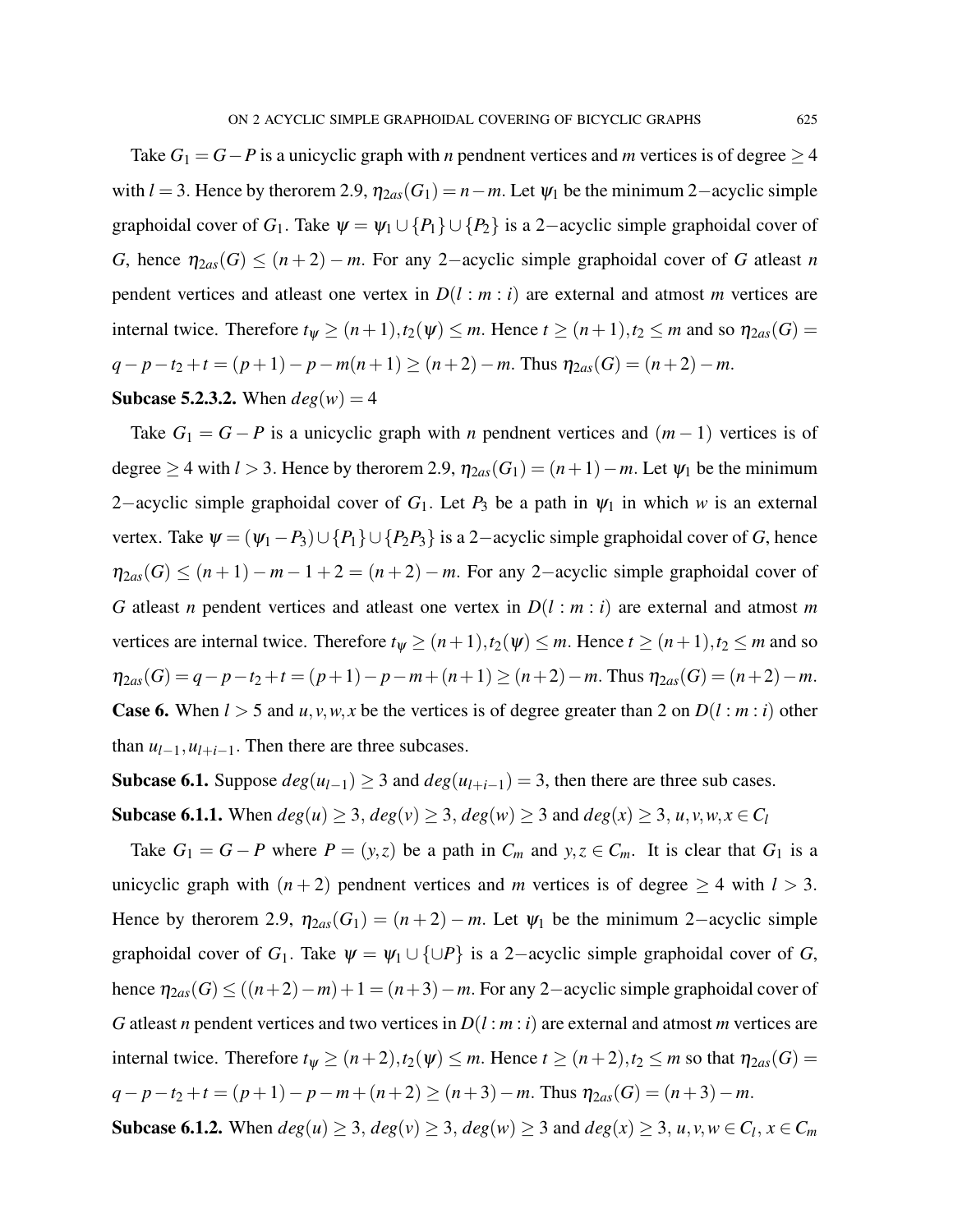and let *P* denotes  $(u_{l+i-1}, x)$  section of  $C_m$  such that it has atleast one internal vertex say  $u_i$ . Let  $P_1$  and  $P_2$  denote the  $(u_{l+i-1}, u_i)$  and  $(u_i, x)$  section of  $P$  respectively. Then there are two subcases.

## **Subcase 6.1.2.1.** When  $deg(x) = 3$  (Or)  $deg(x) \ge 5$

Take  $G_1 = G - P$  is a unicyclic graph with *n* pendnent vertices and *m* vertices is of degree  $\geq 4$ with  $l > 3$ . Hence by therorem 2.9,  $\eta_{2as}(G_1) = n - m$ . Let  $\psi_1$  be the minimum 2-acyclic simple graphoidal cover of *G*<sub>1</sub>. Take  $\psi = \psi_1 \cup \{P_1\} \cup \{P_2\}$  is a 2-acyclic simple graphoidal cover of *G*, hence  $\eta_{2as}(G) \leq (n+2) - m$ . For any 2-acyclic simple graphoidal cover of *G* atleast *n* pendent vertices and atleast one vertex in  $D(l : m : i)$  are external and atmost *m* vertices are internal twice. Therefore  $t_{\psi} \ge (n+1), t_2(\psi) \le m$ . Hence  $t \ge (n+1), t_2 \le m$  so that  $\eta_{2as}(G) =$ *q*−*p*−*t*<sub>2</sub> + *t* = (*p*+1)− *p*−*m*+ (*n*+1) ≥ (*n*+2)−*m*. Thus  $η_{2as}(G) = (n+2)-m$ . **Subcase 6.1.2.2.** When  $deg(x) = 4$ 

Take  $G_1 = G - P$  is a unicyclic graph with *n* pendnent vertices and  $(m - 1)$  vertices is of degree  $\geq$  4 with *l* = 3. Hence by theorem 2.9,  $\eta_{2as}(G_1) = (n+1) - m$ . Let  $\psi_1$  be the minimum 2−acyclic simple graphoidal cover of *G*<sub>1</sub>. Let *P*<sub>3</sub> be a path in  $ψ$ <sub>1</sub> in which *w* is an external vertex. Take  $\psi = (\psi_1 - P_3) \cup \{P_1\} \cup \{P_2 \cup P_3\}$  is a 2-acyclic simple graphoidal cover of *G*, hence  $\eta_{2as}(G) \leq (n+1)-m-1+2 = (n+2)-m$ . For any 2-acyclic simple graphoidal cover of *G* atleast *n* pendent vertices and atleast one vertex in *D*(*l* : *m* : *i*) are external and atmost *m* vertices are internal twice. Therefore  $t_{\psi} \ge (n+1), t_2(\psi) \le m$ . Hence  $t \ge (n+1), t_2 \le m$  so that  $\eta_{2as}(G) = q - p - t_2 + t = (p+1) - p - m + (n+1) \ge (n+2) - m$ . Thus  $\eta_{2as}(G) = (n+2) - m$ . Subcase 6.1.3. When  $deg(u) \ge 3$ ,  $deg(v) \ge 3$ ,  $deg(w) \ge 3$  and  $deg(x) \ge 3$ ,  $u, v, \in C_l, w, x \in C_m$ and let *P* denotes  $(w, x)$  section of  $C_m$ . Then there are three subcases.

**Subcase 6.1.3.1.** When  $deg(w) = deg(x) = 3)$  (Or)  $deg(w) \ge 5, deg(x) \ge 5)$  (or)  $deg(w) =$  $3, deg(x) \ge 5$ 

Take  $G_1 = G - P$  is a unicyclic graph with *n* pendnent vertices and *m* vertices is of degree  $≥$  4 with *l* > 3. Hence by theorem 2.9,  $η_{2as}(G_1) = n - m$ . Let  $ψ_1$  be the minimum 2–acyclic simple graphoidal cover of *G*<sub>1</sub>. Take  $\psi = \psi_1 \cup \{P\}$  is a 2-acyclic simple graphoidal cover of *G*, hence  $\eta_{2as}(G) \leq (n+1)-m$ . For any 2-acyclic simple graphoidal cover of *G* atleast *n* pendent vertices are external and atmost *m* vertices are internal twice. Therefore  $t_{\psi} \ge n, t_2(\psi) \le m$ .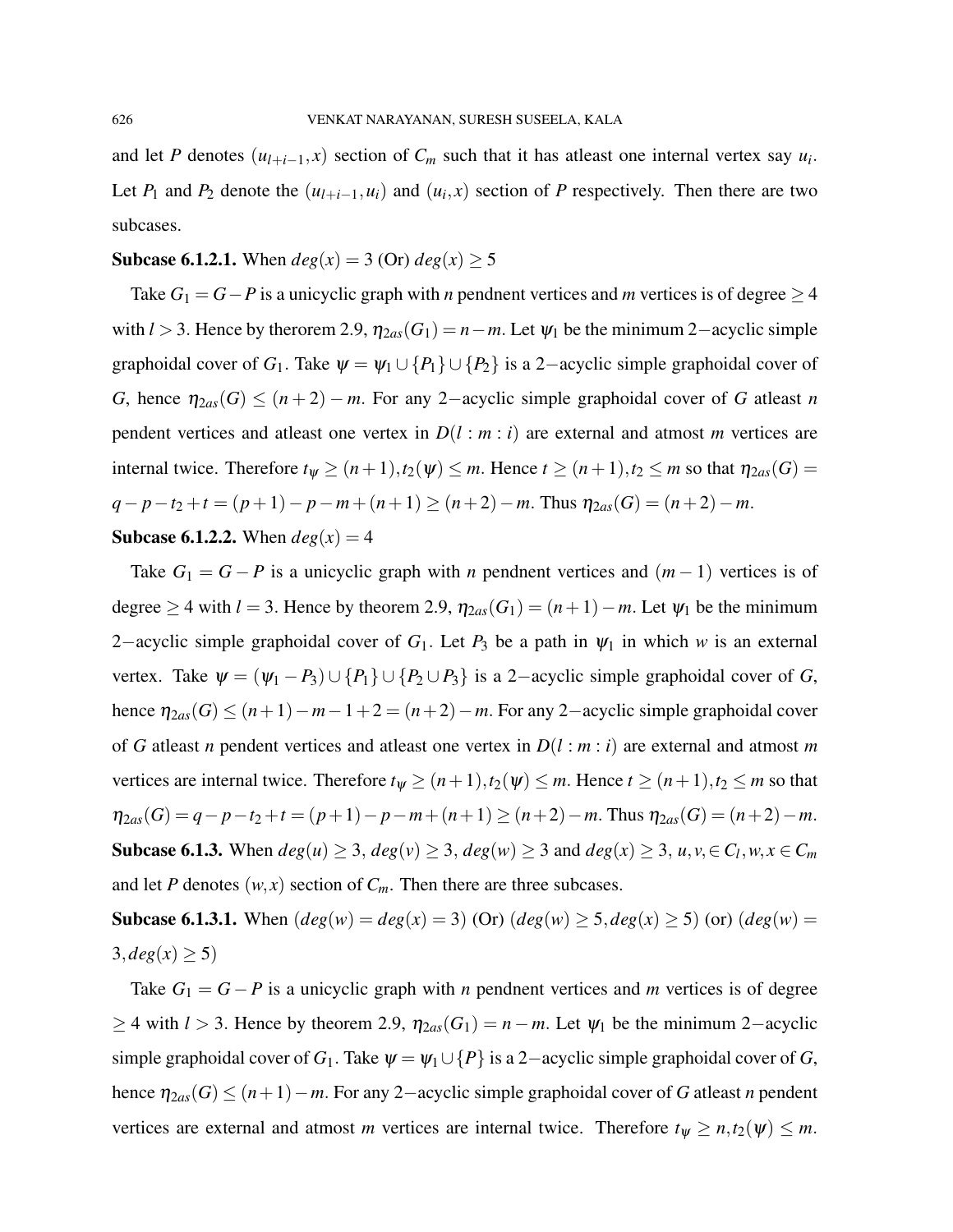Hence *t* ≥ *n*,*t*<sub>2</sub> ≤ *m* so that  $\eta_{2as}(G) = q - p - t_2 + t = (p + 1) - p - m + n \ge (n + 1) - m$ . Thus  $\eta_{2as}(G) = (n+1)-m.$ 

#### **Subcase 6.1.3.2.** When  $deg(w) = deg(x) = 4$

Take  $G_1 = G - P$  is a unicyclic graph with *n* pendnent vertices and  $(m - 2)$  vertices is of degree  $\geq$  4 with *l*  $\geq$  3. Hence by theorem 2.9,  $\eta_{2as}(G_1) = (n+2) - m$ . Let  $\psi_1$  be the minimum 2−acyclic simple graphoidal cover of *G*1. Let *P*<sup>3</sup> be a path in ψ<sup>1</sup> in which *w* is an external vertex and let *P*<sub>4</sub> be a path in  $\psi$  in which *x* is an external vertex. Take  $\psi = (\psi_1 - P_3 - P_4) \cup \{P_3PP_4\}$  is a 2–acyclic simple graphoidal cover of *G*, hence  $\eta_{2as}(G) \le (n+2)-m-2+1 = (n+1)-m$ . For any 2−acyclic simple graphoidal cover of *G* atleast *n* pendent vertices are external and atmost *m* vertices are internal twice. Therefore  $t_{\psi} \ge n, t_2(\psi) \le m$ . Hence  $t \ge n, t_2 \le m$  so that  $\eta_{2as}(G) = q - p - t_2 + t = (p+1) - p - m + n \ge (n+1) - m$ . Thus  $\eta_{2as}(G) = (n+1) - m$ . **Subcase 6.1.3.3.** When  $(deg(w) = 3, deg(x) = 4)$  Or  $(deg(w) \ge 5, deg(x) = 4)$ 

Take  $G_1 = G - P$  is a unicyclic graph with *n* pendnent vertices and  $(m - 1)$  vertices is of degree  $\geq$  4 with *l*  $\geq$  3. Hence by theorem 2.9,  $\eta_{2as}(G_1) = n - (m-1) = (n+1) - m$ . Let  $\psi_1$ be the minimum 2–acyclic simple graphoidal cover of  $G_1$ . Let  $P_3$  be a path in  $\psi_1$  in which *w* is an external vertex. Take  $\psi = (\psi_1 - P_3) \cup \{PP_3\}$  is a 2-acyclic simple graphoidal cover of *G*, hence  $\eta_{2as}(G) \leq (n+1)-m-1+1 = (n+1)-m$ . For any 2-acyclic simple graphoidal cover of *G* atleast *n* pendent vertices are external and atmost *m* vertices are internal twice. Therefore  $t_{\psi}$  ≥ *n*,*t*<sub>2</sub>( $\psi$ ) ≤ *m*. Hence  $t \ge n$ ,*t*<sub>2</sub> ≤ *m* so that  $\eta_{2as}(G) = q - p - t_2 + t = (p + 1) - p - m + n \ge$  $(n+1) - m$ . Thus  $\eta_{2as}(G) = (n+1) - m$ .

Subcase 6.2. When  $deg(u_{l-1})$  ≥ 4 and  $deg(u_{l+i-1})$  ≥ 4, then there are three sub cases.

Subcase 6.2.1. When  $deg(u_{l+i-1}) \ge 4$ ,  $deg(u) \ge 3$ ,  $deg(v) \ge 3$ ,  $deg(w) \ge 3$  and  $deg(x) \ge 3$  $3, u, v, w, x \in C_l$ 

Take  $G_1 = G - P$  where  $P = (y, z)$  be a path in  $C_m$  and  $y, z \in C_m$ . It is clear that  $G_1$  is a unicyclic graph with  $(n+2)$  pendnent vertices and *m* vertices is of degree  $\geq 4$  with  $l > 3$ . Hence by theorem 2.9,  $\eta_{2as}(G_1) = (n+2) - m$ . Let  $\psi_1$  be the minimum 2-acyclic simple graphoidal cover of  $G_1$ . Take  $\psi = \psi_1 \cup \{P\}$  is a 2-acyclic simple graphoidal cover of *G*, hence  $\eta_{2as}(G) \leq ((n+2)-m)+1 = (n+3)-m$ . For any 2-acyclic simple graphoidal cover of *G* atleast *n* pendent vertices and two vertices in  $D(l : m : i)$  are external and atmost *m* vertices are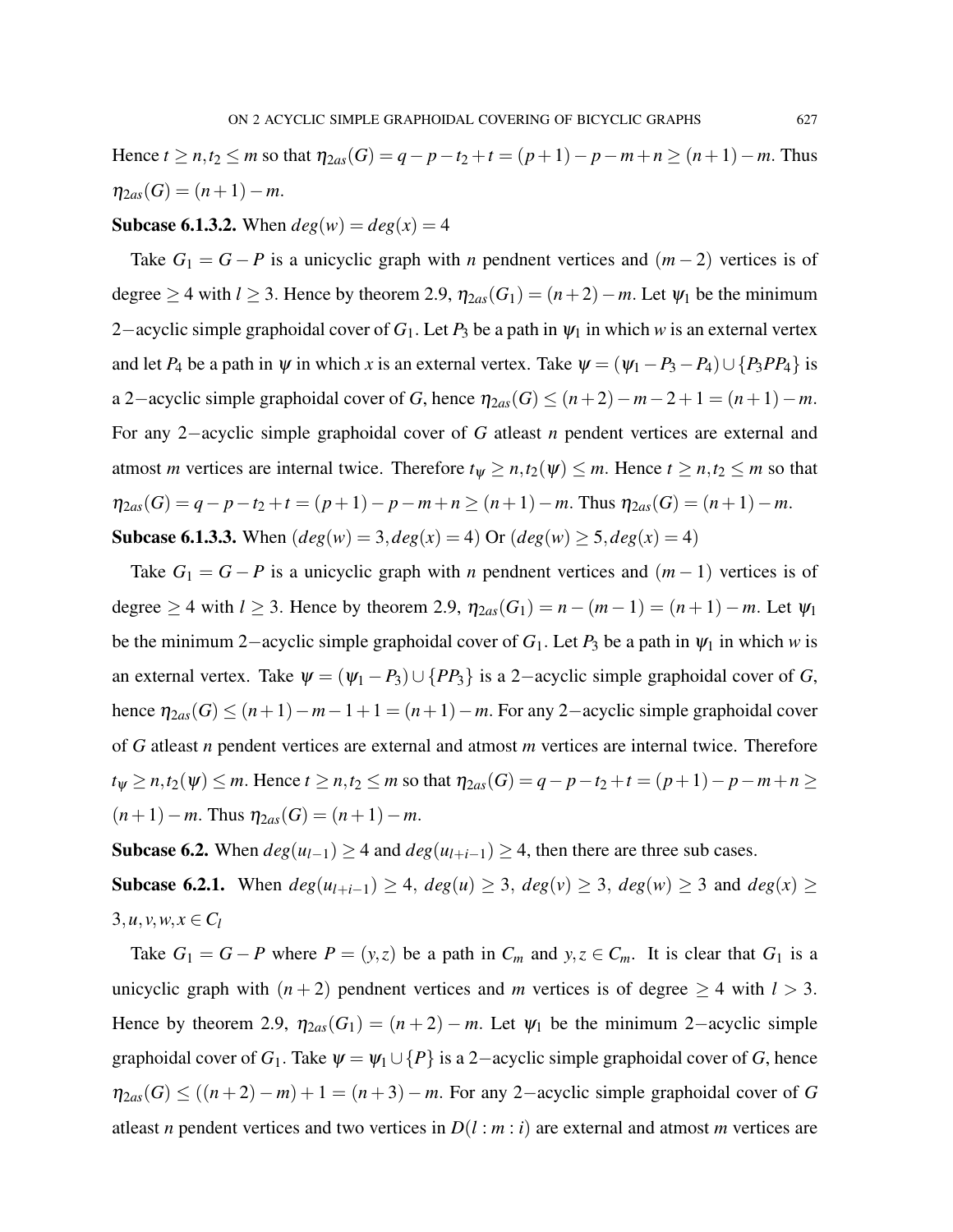internal twice. Therefore  $t_{\psi} \ge (n+2), t_2(\psi) \le m$ . Hence  $t \ge (n+2), t_2 \le m$  so that  $\eta_{2as}(G) =$ *q*−*p*−*t*<sub>2</sub> +*t* = (*p*+1)− *p*−*m*(*n*+2) ≥ (*n*+3)−*m*. Thus  $η_{2as}(G) = (n+3)-m$ .

Subcase 6.2.2. Suppose  $deg(u_{l+i-1}) = 4$  and  $deg(u) ≥ 3$ ,  $deg(v) ≥ 3$ ,  $deg(w) ≥ 3$  and  $deg(x) ≥$ 3, *u*, *v*, *w* ∈ *C*<sub>*l*</sub>, *x* ∈ *C*<sub>*m*</sub> and let *P* denotes  $(u_{l+i-1}, x)$  section of *C<sub>m</sub>* such that it has atleast one internal vertex say  $u_i$ . Let  $P_1$  and  $P_2$  denote the  $(u_{l+i-1}, u_i)$  and  $(u_i, x)$  section of  $P$  respectively. Then there are two subcases.

#### **Subcase 6.2.2.1.** When  $deg(x) = 3$  Or  $deg(x) \ge 5$

Take  $G_1 = G - P$  is a unicyclic graph with *n* pendnent vertices and  $(m - 1)$  vertices is of degree  $\geq$  4 with *l* > 3. Hence by theorem 2.9,  $\eta_{2as}(G_1) = (n+1) - m$ . Let  $\psi_1$  be the minimum 2−acyclic simple graphoidal cover of  $G_1$ . Let  $P_4$  be a path in  $\psi_1$  in which  $u_{l+i-1}$  is an external vertex. Take  $\psi = (\psi_1 - P_4) \cup \{P_4 \cup P_1\} \cup \{P_2\}$  is a 2-acyclic simple graphoidal cover of *G*, hence  $\eta_{2as}(G) \leq (n+1)-m-1+2 = (n+2)-m$ . For any 2-acyclic simple graphoidal cover of *G* atleast *n* pendent vertices and atleast one vertex in *D*(*l* : *m* : *i*) are external and atmost *m* vertices are internal twice. Therefore  $t_{\psi} \ge (n+1), t_2(\psi) \le m$ . Hence  $t \ge (n+1), t_2 \le m$  and hence  $\eta_{2as}(G) = q - p - t_2 + t = (p+1) - p - m + (n+1) \ge (n+2) - m$ . Thus  $\eta_{2as}(G) =$  $(n+2)-m$ .

#### **Subcase 6.2.2.2.** When  $deg(x) = 4$

Take  $G_1 = G - P$  is a unicyclic graph with *n* pendnent vertices and  $(m - 2)$  vertices is of degree  $\geq$  4 with *l* > 3. Hence by theorem 2.9,  $\eta_{2as}(G_1) = (n+2) - m$ . Let  $\psi_1$  be the minimum 2–acyclic simple graphoidal cover of  $G_1$ . Let  $P_3$  be a path in  $\psi_1$  in which x is an external vertex and let  $P_4$  be a path in  $\psi_1$  in which  $u_{l+i-1}$  is an external vertex. Take  $\psi = (\psi_1 - P_3 - \psi_1)$ *P*<sub>4</sub>) ∪ {*P*<sub>4</sub>*P*<sub>1</sub>} ∪ {*P*<sub>2</sub>*P*<sub>3</sub>} is a 2-acyclic simple graphoidal cover of *G* and  $\eta_{2as}(G) \leq (n+2)$  $m-2+2=(n+2)-m$ . For any 2-acyclic simple graphoidal cover of *G* atleast *n* pendent vertices and at least one vertex in  $D(l : m : i)$  are external and atmost *m* vertices are internal twice. Therefore  $t_{\psi} \ge (n+1), t_2(\psi) \le m$ . Hence  $t \ge (n+1), t_2 \le m$  and hence  $\eta_{2as}(G) =$ *q*−*p*−*t*<sub>2</sub> +*t* = (*p*+1)− *p*−*m*+ (*n*+1) ≥ (*n*+2)−*m*. Thus  $η_{2as}(G) = (n+2)-m$ . Subcase 6.2.3. When  $deg(u_{l+i-1})$  ≥ 5 and  $deg(u)$  ≥ 3,  $deg(v)$  ≥ 3,  $deg(w)$  ≥ 3 and  $deg(x)$  ≥ 3,

 $u, v, w \in C_l, x \in C_m$  and let *P* denotes  $(u_{l+i-1}, x)$  section of  $C_m$  such that it has atleast one internal vertex say  $u_i$ . Let  $P_1$  and  $P_2$  denote the  $(u_{i+i-1}, u_i)$  and  $(u_i, x)$  section of  $P$  respectively. Then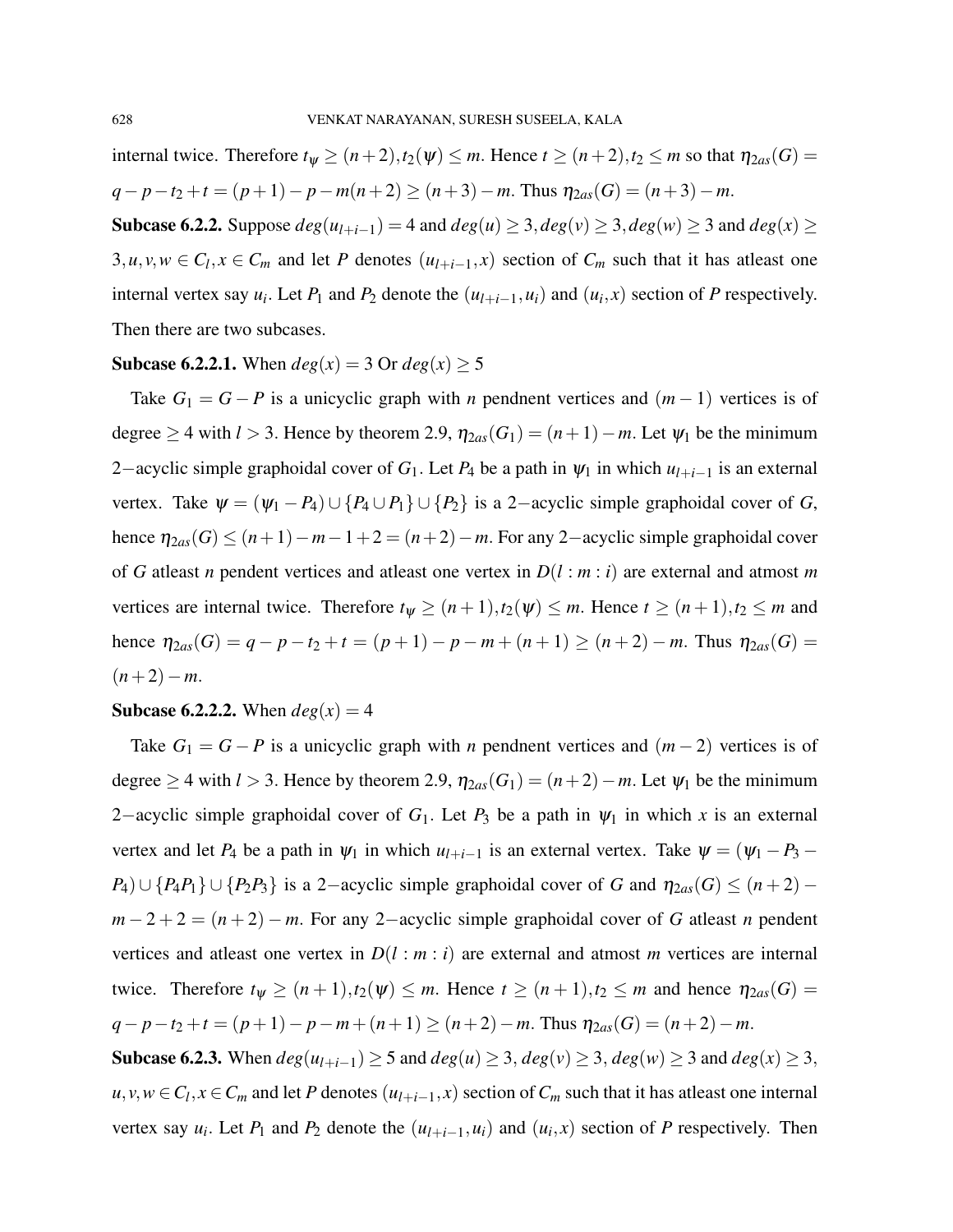there are two subcases.

## **Subcase 6.2.3.1.** When  $deg(x) = 3$  (Or)  $deg(x) > 5$

Take  $G_1 = G - P$  is a unicyclic graph with *n* pendnent vertices and *m* vertices is of degree  $\geq 4$ with  $l > 3$ . Hence by theorem 2.9,  $\eta_{2as}(G_1) = (n+1) - m$ . Let  $\psi_1$  be the minimum 2-acyclic simple graphoidal cover of  $G_1$ . Let  $P_4$  be a path in  $\psi_1$  in which  $u_{l+i-1}$  is an external vertex. Take  $\psi = \psi_1 \cup \{P_1\} \cup \{P_2\}$  is a 2-acyclic simple graphoidal cover of *G*, hence  $\eta_{2as}(G) \leq$ (*n* + 2) − *m*. For any 2−acyclic simple graphoidal cover of *G* atleast *n* pendent vertices and atleast one vertex in  $D(l : m : i)$  are external and atmost *m* vertices are internal twice. Therefore  $t_{\psi} \geq (n+1), t_2(\psi) \leq m$ . Hence  $t \geq (n+1), t_2 \leq m$  so that  $\eta_{2as}(G) = q - p - t_2 + t = (p+1)$  $p - m(n+1) \ge (n+2) - m$ . Thus  $\eta_{2as}(G) = (n+2) - m$ .

#### **Subcase 6.2.3.2.** When  $deg(x) = 4$

Take  $G_1 = G - P$  is a unicyclic graph with *n* pendnent vertices and  $(m - 1)$  vertices is of degree  $\geq$  4 with *l* > 3. Hence by theorem 2.9,  $\eta_{2as}(G_1) = (n+1) - m$ . Let  $\psi_1$  be the minimum 2−acyclic simple graphoidal cover of  $G_1$ . Let  $P_3$  be a path in  $\psi_1$  in which x is an external vertex. Take  $\psi = (\psi_1 - P_3) \cup \{P_1\} \cup \{P_2P_3\}$  is a 2-acyclic simple graphoidal cover of *G*, hence  $η<sub>2as</sub>(G) ≤ (n+1) – m – 1 + 2 = (n+2) – m$ . For any 2–acyclic simple graphoidal cover of *G* atleast *n* pendent vertices and atleast one vertex in  $D(l : m : i)$  are external and atmost *m* vertices are internal twice. Therefore  $t_{\psi} \geq (n+1), t_2(\psi) \leq m$ . Hence  $t \geq (n+1), t_2 \leq m$  so that  $\eta_{2as}(G) = q - p - t_2 + t = (p+1) - p - m + (n+1) \ge (n+2) - m$ . Thus  $\eta_{2as}(G) = (n+2) - m$ . Subcase 6.2.4. When  $deg(u_{l+i-1}) \geq 4, deg(u) \geq 3, deg(v) \geq 3, deg(w) \geq 3$  and  $deg(x) \geq 3$  $3, u, v \in C_l, w, x \in C_m$  and let *P* denotes  $(w, x)$  section of  $C_m$ . Then there are three subcases.

**Subcase 6.2.4.1.** When  $deg(w) = deg(x) = 3$  Or  $deg(w) = 3$  and  $deg(x) \ge 5$  (Or)  $deg(w) \ge$ 5 and  $deg(x) \ge 5$ )

Take  $G_1 = G - P$  is a unicyclic graph with *n* pendnent vertices and *m* vertices is of degree  $≥$  4 with *l* > 3. Hence by theorem 2.9,  $η_{2as}(G_1) = n - m$ . Let  $ψ_1$  be the minimum 2–acyclic simple graphoidal cover of *G*<sub>1</sub>. Take  $\psi = \psi_1 \cup \{P\}$  is a 2-acyclic simple graphoidal cover of *G*, hence  $\eta_{2as}(G) \leq (n+1)-m$ . For any 2-acyclic simple graphoidal cover of *G* atleast *n* pendent vertices are external and atmost *m* vertices are internal twice. Therefore  $t_{\psi} \ge n, t_2(\psi) \le m$ . Hence *t* ≥ *n*,*t*<sub>2</sub> ≤ *m* and hence  $\eta_{2as}(G) = q - p - t_2 + t = (p + 1) - p - m + n \ge (n + 1) - m$ .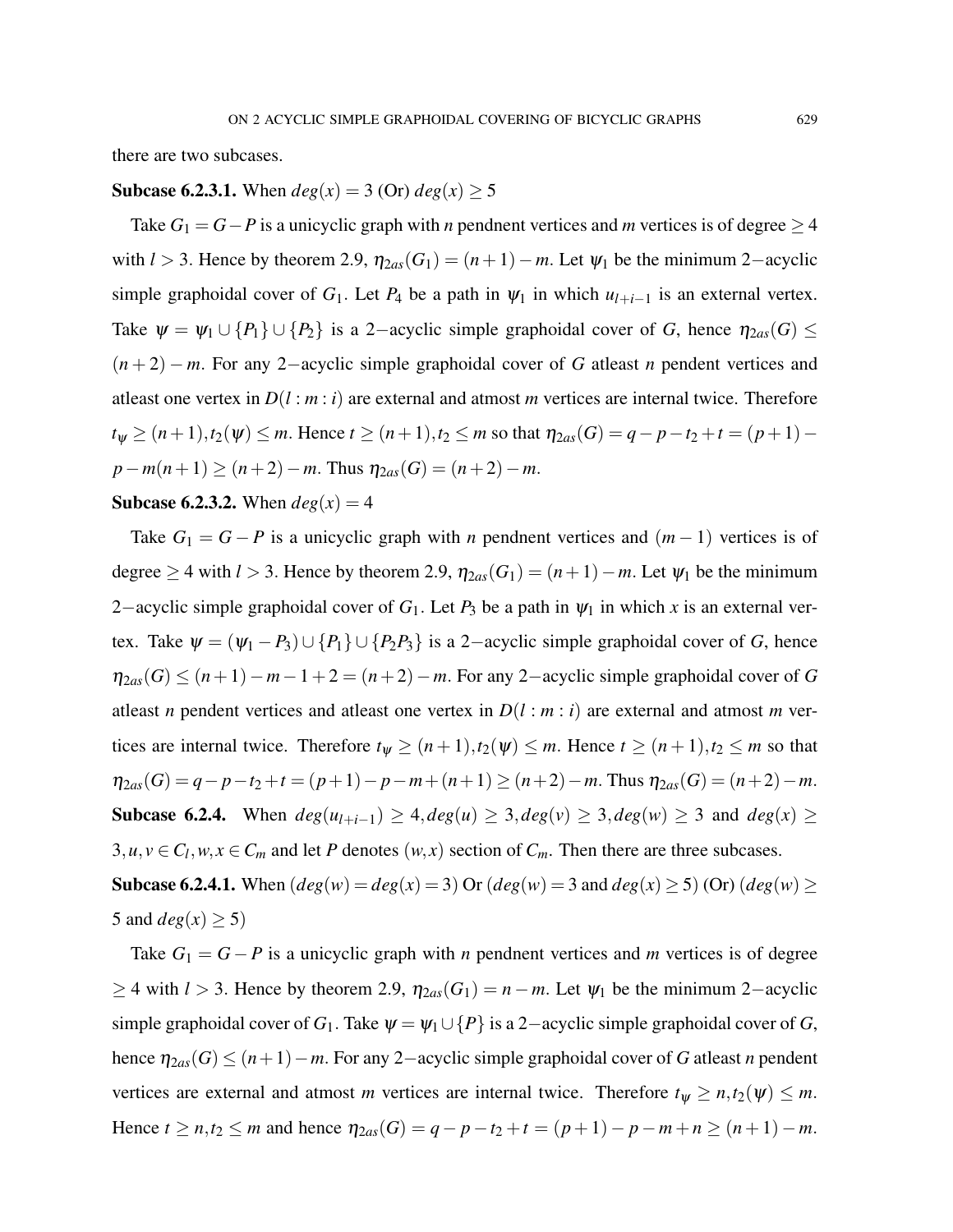Thus  $\eta_{2as}(G) = (n+1)-m$ .

# **Subcase 6.2.4.2.** When  $deg(w) = 4$  and  $deg(x) = 3$ ) Or  $deg(w) = 4$  and  $deg(x) \ge 5$ )

Take  $G_1 = G - P$  is a unicyclic graph with *n* pendnent vertices and  $(m - 1)$  vertices is of degree  $\geq$  4 with *l* > 3. Hence by theorem 2.9,  $\eta_{2as}(G_1) = (n+1) - m$ . Let  $\psi_1$  be the minimum 2−acyclic simple graphoidal cover of *G*1. Let *P*<sup>4</sup> be a path in ψ<sup>1</sup> in which *w* is an external vertex. Take  $\psi = (\psi_1 - P_4) \cup \{P_4P\}$  is a 2-acyclic simple graphoidal cover of *G* and  $\eta_{2as}(G) \leq (n +$ 1)−*m*−1+1 = (*n*+1)−*m*. For any 2−acyclic simple graphoidal cover of *G* atleast *n* pendent vertices are external and atmost *m* vertices are internal twice. Therefore  $t_{\psi} \ge n, t_2(\psi) \le m$ . Hence *t* ≥ *n*,*t*<sub>2</sub> ≤ *m* so that  $\eta_{2as}(G) = q - p - t_2 + t = (p + 1) - p - m + n \ge (n + 1) - m$ . Thus  $\eta_{2as}(G) = (n+1)-m$ .

#### **Subcase 6.2.4.3.** When  $deg(w) = deg(x) = 4$

Take  $G_1 = G - P$  is a unicyclic graph with *n* pendnent vertices and  $(m-2)$  vertices is of degree  $\geq$  4 with *l*  $\geq$  3. Hence by theorem 2.9,  $\eta_{2as}(G_1) = (n+2) - m$ . Let  $\psi_1$  be the minimum 2−acyclic simple graphoidal cover of *G*1. Let *P*<sup>3</sup> be a path in ψ<sup>1</sup> in which *w* is an external vertex and let *P*<sub>4</sub> be a path in  $\psi$  in which *x* as the external vertex. Take  $\psi = (\psi_1 - P_3 - P_4) \cup \{P_3PP_4\}$  is a 2−acyclic simple graphoidal cover of *G*, hence  $\eta_{2as}(G) \leq (n+2)-m-2+1 = (n+1)-m$ . For any 2−acyclic simple graphoidal cover of *G* atleast *n* pendent vertices are external and atmost *m* vertices are internal twice. Therefore  $t_{\psi} \ge n, t_2(\psi) \le m$ . Hence  $t \ge n, t_2 \le m$  so that  $η_{2as}(G) = q - p - t_2 + t = (p + 1) - p - m + n \ge (n + 1) - m$ . Thus  $η_{2as}(G) = (n + 1) - m$ . □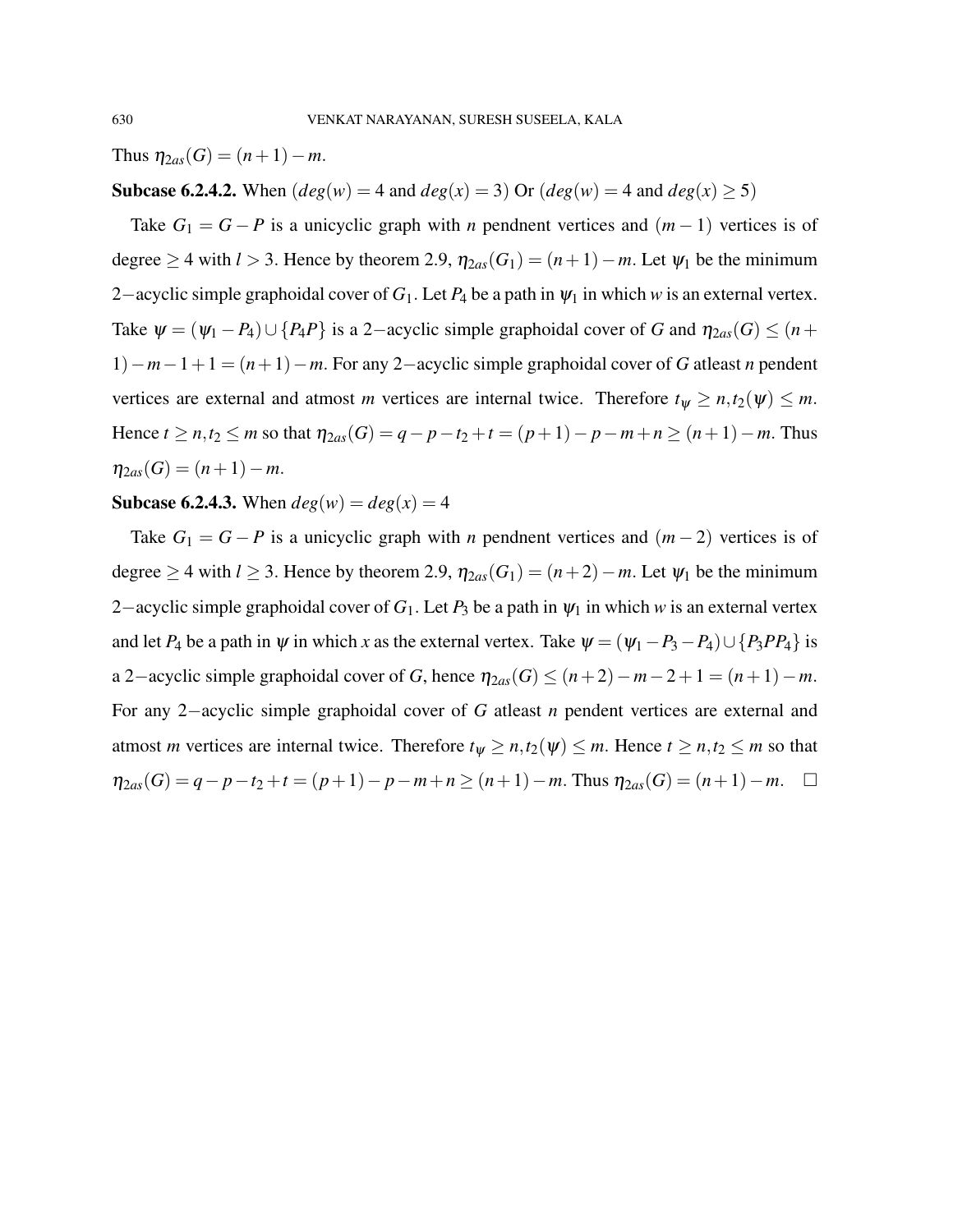



FIGURE 2. Bicyclic Graphs *D*(*l* : *m* : *i*)

Here  $p = 31$ ,  $q = 32$ ,  $n = 12$ ,  $l = 8$  and  $m = 6$ , then  $\eta_{2as}(G) = \{$  $(v_{28}, v_6, v_5, v_4, v_3, v_{26}), (v_{27}, v_3, v_2, v_{31}), (v_{29}, v_6, v_7, v_8, v_{30}), (v_8, v_1, v_2, v_9, v_{10}, v_{11}, v_{12}, v_{13}, v_{20}),$  $(v_{21}, v_{13}, v_{14}, v_{15}, v_{16}, v_{17}, v_{23}), (v_{22}, v_{17}, v_{18}, v_{24}), (v_{25}, v_{18}, v_{19}, v_{12})$ } = 7 =  $(n+1) - m$ .

#### CONFLICT OF INTERESTS

The author(s) declare that there is no conflict of interests.

#### **REFERENCES**

- [1] B. D. Acharya and E. Sampathkumar, Graphoidal covers and graphoidal covering number of a graph, Indian J. Pure Appl. Math. 18 (10) (1987), 882-890.
- [2] S. Arumugam, B. D. Acharya, and E. Sampathkumar, Graph Theory and Its Applications, Proceedings of the National Workshop, Manonmaniam Sundaranar University, Tirunelveli, 1996, Tata-McGraw-Hill, New Delhi, 1997, pp. 1–28.
- [3] S. Arumugam and I. S. Hamid, Simple graphoidal covers in a graph, J. Comb. Math. Comb. Comput. 64 (2008), 79–95.
- [4] S. Arumugam and I. S. Hamid, Simple path covers in graphs, Int. J. Math. Comb. 3 (2008), 94-105.
- [5] S. Arumugam and C. Pakkiam, Graphoidal bipartite graphs, Graphs Comb. 10 (2-4) (1994), 305-310.